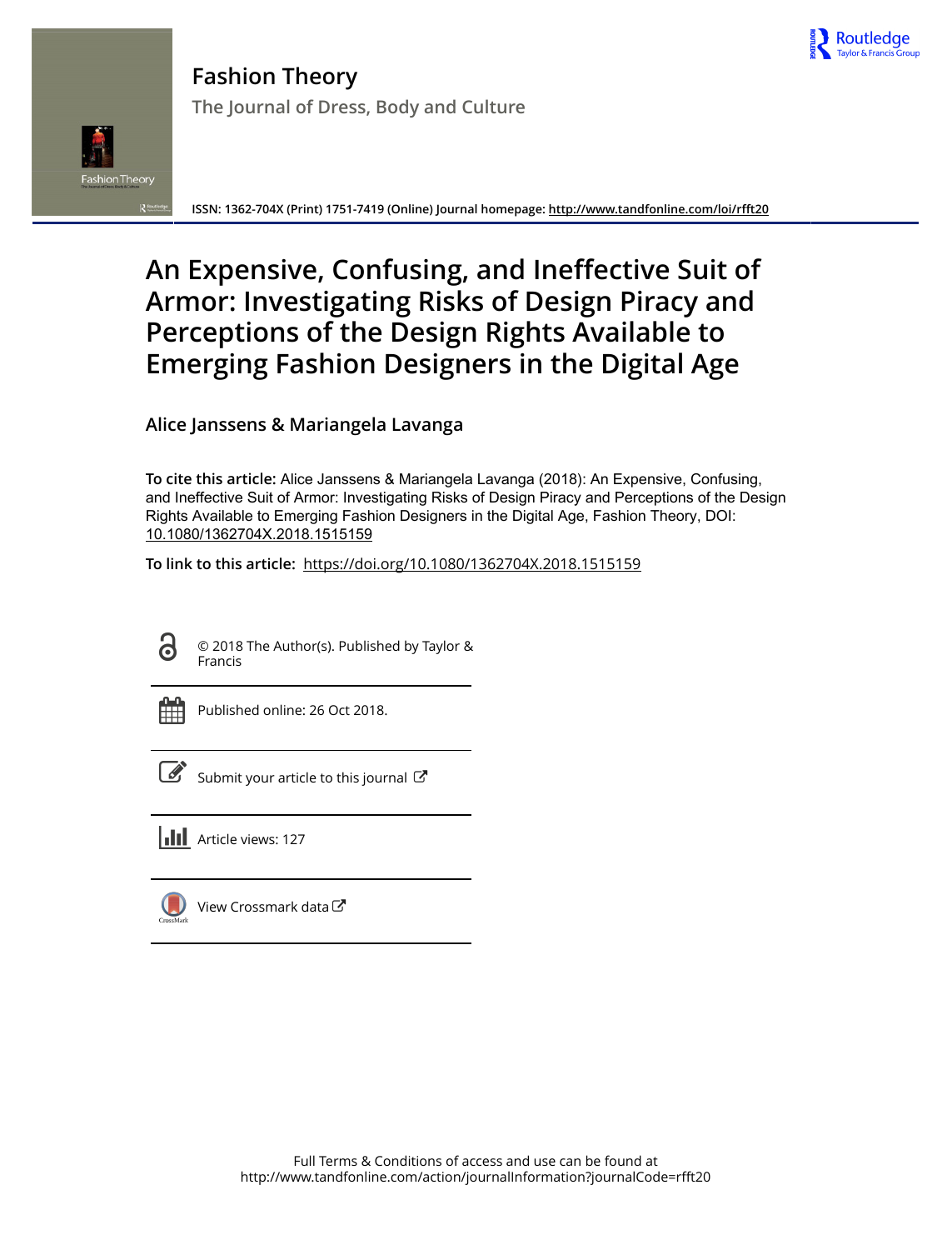

Check for updates

Fashion Theory DOI: [10.1080/1362704X.2018.1515159](https://doi.org./10.1080/1362704X.2018.1515159)  $\odot$  2018 The Author(s). Published by Taylor & Francis

**a** OPEN ACCESS

An Expensive, Confusing, and Ineffective Suit of Armor: Investigating Risks of Design Piracy and Perceptions of the Design Rights Available to Emerging Fashion Designers in the Alice Janssens and  $\hskip1cm$   $\hskip1cm$   $\hskip1cm$   $\hskip1cm$  Digital  $\hskip1cm$   $\hskip1cm$  Ag $\hskip1cm$   $\hskip1cm$   $\hskip1cm$   $\hskip1cm$   $\hskip1cm$   $\hskip1cm$   $\hskip1cm$   $\hskip1cm$   $\hskip1cm$   $\hskip1cm$   $\hskip1cm$   $\hskip1cm$   $\hskip1cm$   $\hskip1cm$   $\hskip1cm$   $\hskip1cm$   $\hskip1cm$   $\hskip1cm$ 

Mariangela Lavanga

Alice Janssens is a Ph.D. candidate and lecturer at Erasmus University Rotterdam working on the thesis "The Rise and Fall of Berlin as a Fashion

# Abstract

The fashion industry is digitizing, enabling faster creation, production, distribution, and consumption, as well as design piracy, but the structures that exist to support and protect designers are yet to adapt to these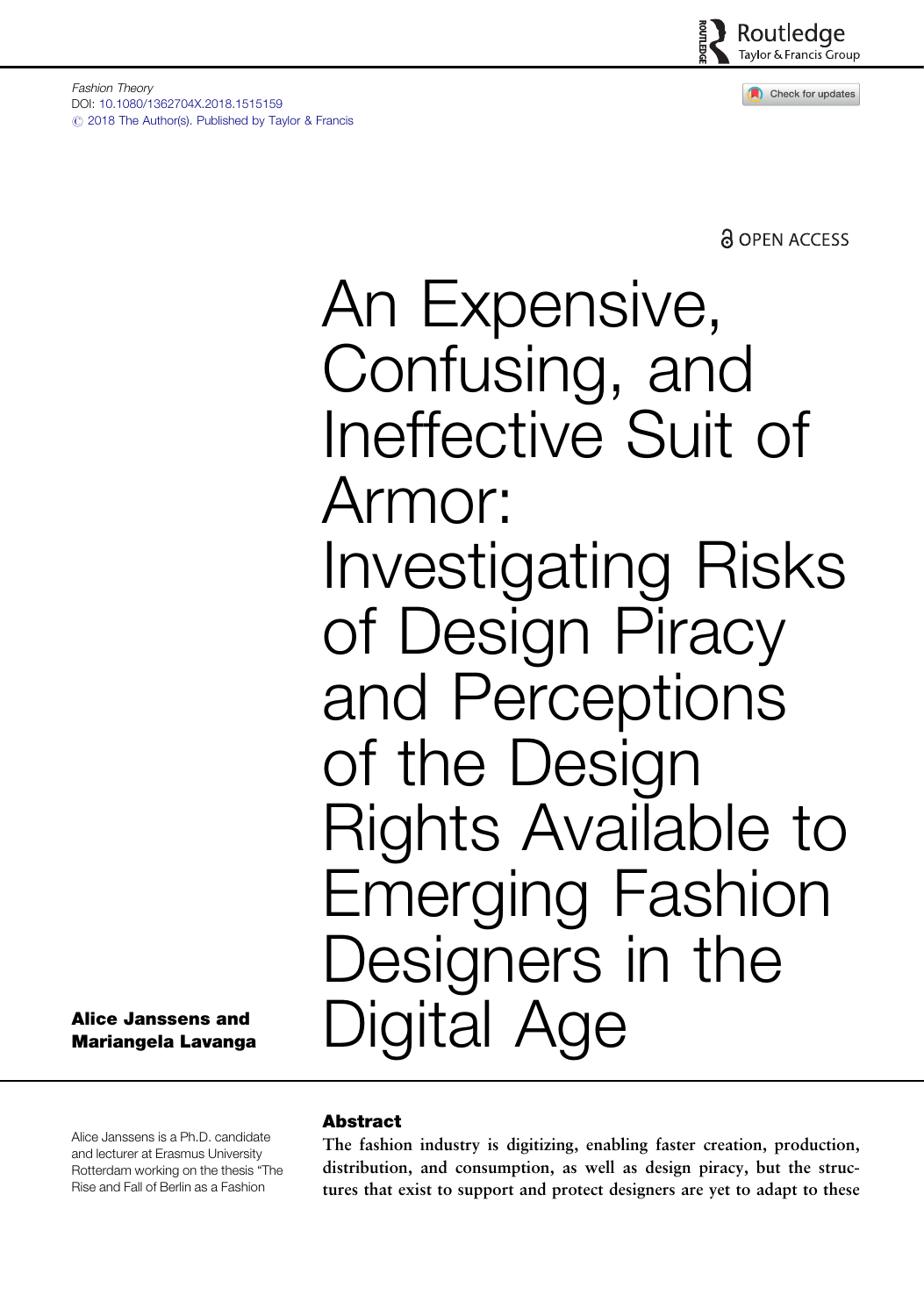<span id="page-2-0"></span>Capital: 1924–1939". She holds a Master's degree in Cultural Economics from Erasmus University Rotterdam, for which she conducted research on intellectual property and fashion, and has professional experience in the creative industries. Janssens@eshcc.eur.nl

Mariangela Lavanga is assistant professor in Cultural Economics at Erasmus University Rotterdam. Her work brings together cultural economics and economic geography. She has researched and published on the relationships between the creative industries, the economy, and cities; her most recent research interests focus on temporary clusters and intermediaries in the fashion industry. Lavanga@eshcc.eur.nl

developments. There is much debate about the rampant piracy within the sector and its impact upon fashion businesses. However, there is little academic research regarding piracy's effect upon emerging fashion designers.

This study investigates: (1) the risk of piracy; (2) perceptions of the registered and unregistered design rights available to fashion designers, considering the case of UK-based emerging fashion designers; and (3) how the risk of piracy and design rights impact fashion designers' strategies in online and offline environments. Employing qualitative analysis, we argue that significant ignorance and low usage levels render the design rights available to UK designers irrelevant. Furthermore, we suggest that emerging designers are hesitant to digitize their businesses due to concerns surrounding the protection of their products. This is reflected in the growing interest in sustainable textiles and local production, which may be employed to circumvent threats of piracy.

KEYWORDS: fashion, intellectual property, design rights, design piracy, business strategies

## Introduction

According to United Kingdom (UK) government statistics, in 2016 the fashion industry contributed £28bn to the UK economy and accounted for 880,000 jobs (Department for Exiting the European Union [2017](#page-26-0)). The industry, which fits within the design economy's 7.2 percent total of gross value added, is recognized internationally as a key sector, representative of UK creativity, innovation, and design (Design Council 2015). However, there is a significant issue both within the UK and more broadly in international fashion industries—that of counterfeit products. According to the IP Crime and Enforcement Report for 2016–2017, clothing is the second most-counterfeited product after cigarettes and tobacco. In 2016–2017, counterfeit clothing and accessories items accounted for 2,154,046 article seizures at EU borders and held an original product retail value of  $£55,455,790$ . The Anti-Counterfeiting Group presented figures indicating that in 2016, on UK borders alone, customs and border officials working with the trade body seized "more than 80,000 counterfeited items with a total street value of £3.5 million" (Shannon [2017](#page-29-0)).

These figures demonstrate the high impact not only of the fashion and clothing industries, but also of global fashion piracy, which negatively impacts original creators by "stealing sales and diluting hardfought brand reputations" (Shannon [2017\)](#page-29-0). The data suggests that copying remains an enduring threat to the global fashion industry, continuing an activity traced from the nineteenth century (Pouillard and Kuldova [2017](#page-29-0)).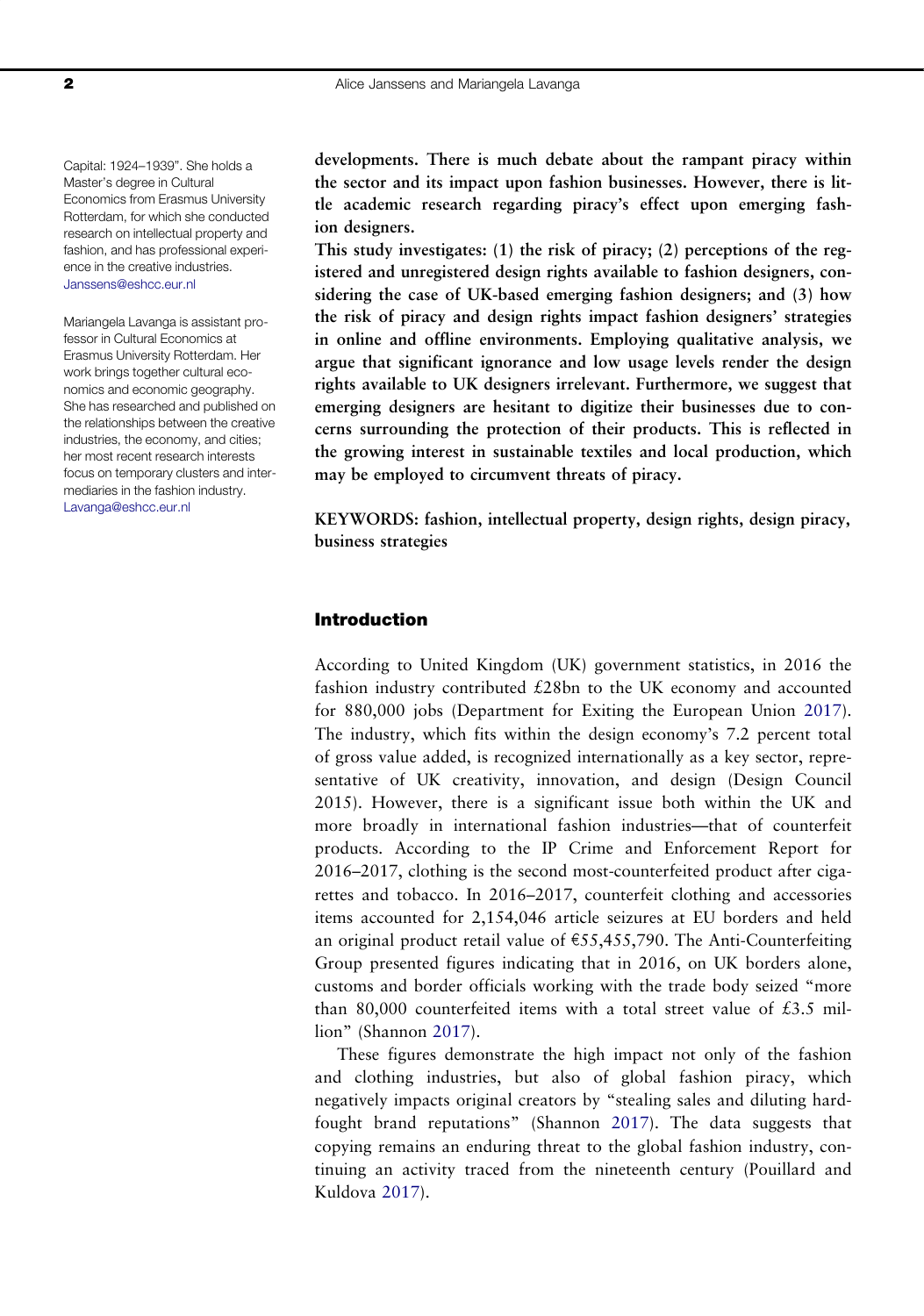<span id="page-3-0"></span>While original creators can benefit from a first mover advantage by selling a large number of fashion products before counterfeits can be made and released on the market, Raustiala and Sprigman [\(2006](#page-29-0)) argue that piracy is paradoxically beneficial to fashion companies. The authors maintain that it induces rapid turnover and additional sales while fostering innovation—what they refer to as the "piracy paradox" (1691). Piracy may accelerate the diffusion of a particular trend or style, but it can also induce obsolescence of the original designs due to the prevalence and accessibility of copycat and "inspired by" products. When that trend or style dies out, innovation is stimulated as fashion designers and companies must create new products. We argue that while this still seems to be true for established fashion brands which can rely on extensive legal advice, the high speed of the contemporary fashion system, its internationalization and mediatization may curtail the first mover advantage of emerging fashion designers, putting their businesses under threat. In this respect, it appears that the Intellectual Property (IP) protections available to fashion companies, especially smaller ones, are not functioning as they are supposed to; they provide too much "liberty" and not enough "license" to the creators of fashion products (Caves [2000](#page-26-0), 202). In addition, as Pouillard and Kuldova [\(2017](#page-29-0)) emphasize in the introduction to their edited issue of the Journal of Design History, "despite the fact that fashion and design are objects of global exchange, the legal system has up until now been dominated by national differences." This "means that fashion and industrial designs are protected under different and partly overlapping legal regimes in different parts of the world" (2)—a "web of rights," according to Carter-Silk and Lewiston ([2012,](#page-26-0) 6).

At present, a number of UK Intellectual Property Office (UKIPO) and European Union Intellectual Property Office (EUIPO)-supported appropriation mechanisms that engage with fashion exist. Copyright, trademarks, and patents may apply, yet they do not address the design elements of fashion works (CFE [2012](#page-26-0)). Artistic copyright may similarly provide protection; however, it only applies to "highly artistic" (Derclaye [2010](#page-26-0), 328) pieces, and as such, "functional, although original, clothes are much less likely to be protected, simply because they are not artistic" (329). Therefore, the rights that appear most appropriate are Registered and Unregistered Design Rights, which address the design nature of items (Derclaye [2010;](#page-26-0) Carter-Silk and Lewiston [2012\)](#page-26-0). However, the applicability of these design rights to the fashion sector is poorly studied.

Acknowledging the lack of empirical research on design rights, our paper wishes to investigate the risk of piracy and the perceptions of the registered and unregistered design rights available to UK-based emerging fashion designers. It aims to reflect on the strategies emerging designers use to protect themselves against piracy. We define emerging fashion designers as recent graduates of fashion and textile design programs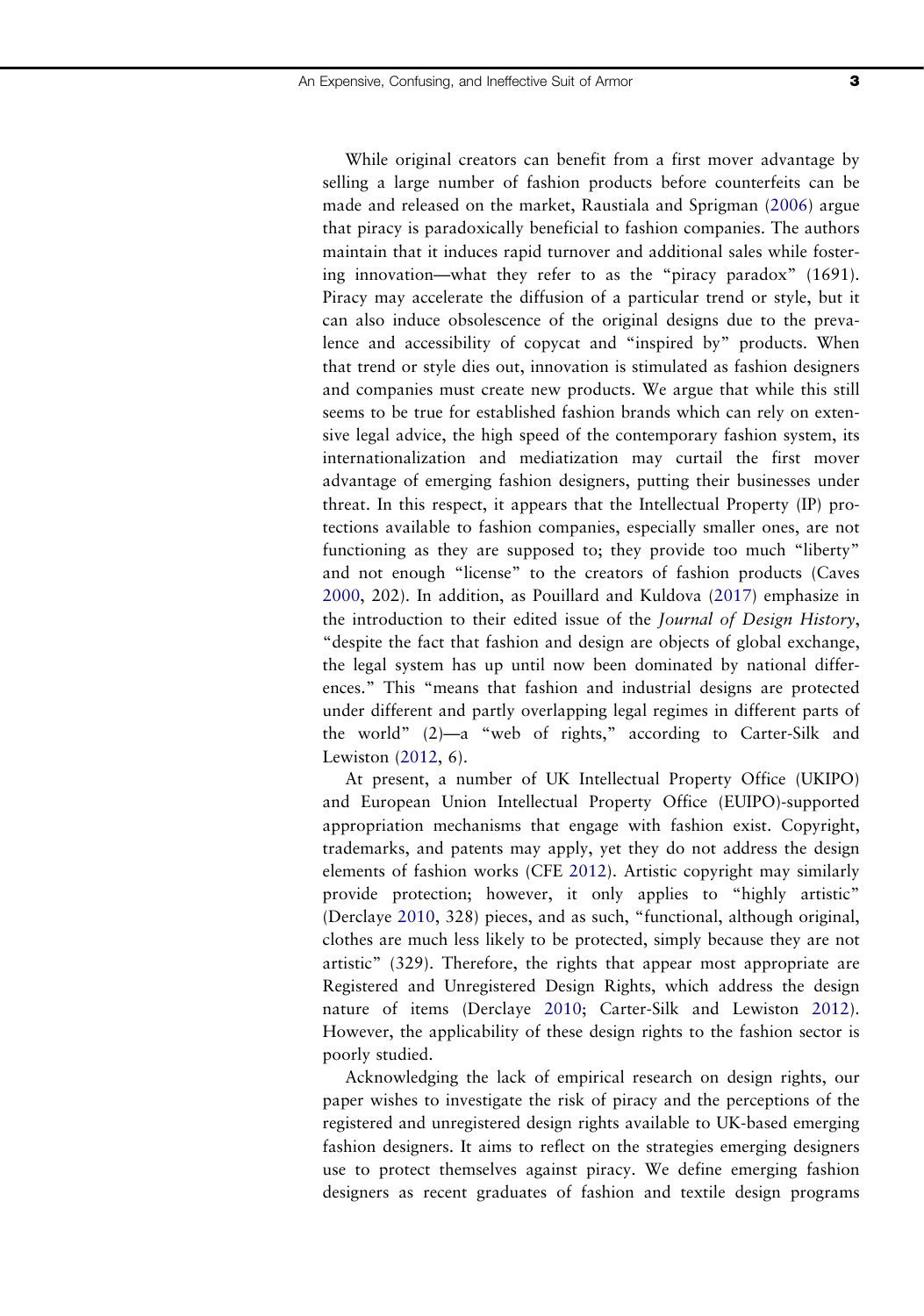<span id="page-4-0"></span>who own or partially own fashion businesses (in other words, independent fashion designers). These designers are often self-employed, or running one-person businesses or micro firms with few employees. Within the sample, our definition of emerging designer fits within both the United Kingdom and European Commission definitions of small and medium size enterprises (SMEs), and more specifically micro firms, as firms with less than 10 employees (Ward and Rhodes [2014;](#page-30-0) European Commission [2003\)](#page-27-0).

This paper first presents an outline of the academic debate concerning design piracy and the design rights available to emerging designers. It highlights the definitions of fashion, design, and piracy used in this study, describes the challenges to the industry that digitalization poses, and discusses the design rights available to UK-based designers. This is followed by an overview of the methodology employed and the results of the study. After exploring the risk of piracy, the use and perceptions of design rights of UK-based emerging fashion designers, we provide a discussion of the range of strategies they employ to deal with piracy in their supply chain, from the design phase (e.g., idea formation, sketching, mocking-up, and sampling) to manufacturing, distribution, and promotion phases. The paper concludes with a general overview of the role and relevance of design rights and discusses avenues for future research.

#### Fashion, Design, and Piracy

Though fashion may be defined more broadly as the "cultural construction of the embodied identity" (Fashion Theory, n.d.), for the purpose of the following analysis this study will accept two specific definitions. The first will refer to all forms of apparel that fashion companies have created for consumption or business purposes, formed of all materials and for all gender identities and ages. "Fashion" will be interchangeably employed with the terms "garment," "apparel," and "clothing." The second definition will address items that are currently considered to be socially appropriate, relevant, or even cutting edge—what is "in fashion" or "fashionable." Within this study, "design" will refer to "the appearance of the whole or a part of a [fashion item or garment] resulting from the features of, in particular, the lines, contours, colours, shape, texture or materials of the product itself or its ornamentation" (IPO [2015](#page-28-0), 1) expressed in sketches, samples, or final products. It will also refer to the initial phase of the creation process of a garment which encompasses idea formation, sketching, mocking-up (the creation of toiles, muslins, or similar), and sampling.

Piracy in the fashion industry will be identified as the use of a design or aspect(s) of a design without credit being given to the original owner or creator, or the creation of a design in such a manner that it is difficult to identify whether it was the first design of its form or a copy (Beltrametti [2010](#page-25-0)). When studying piracy, it is compelling to examine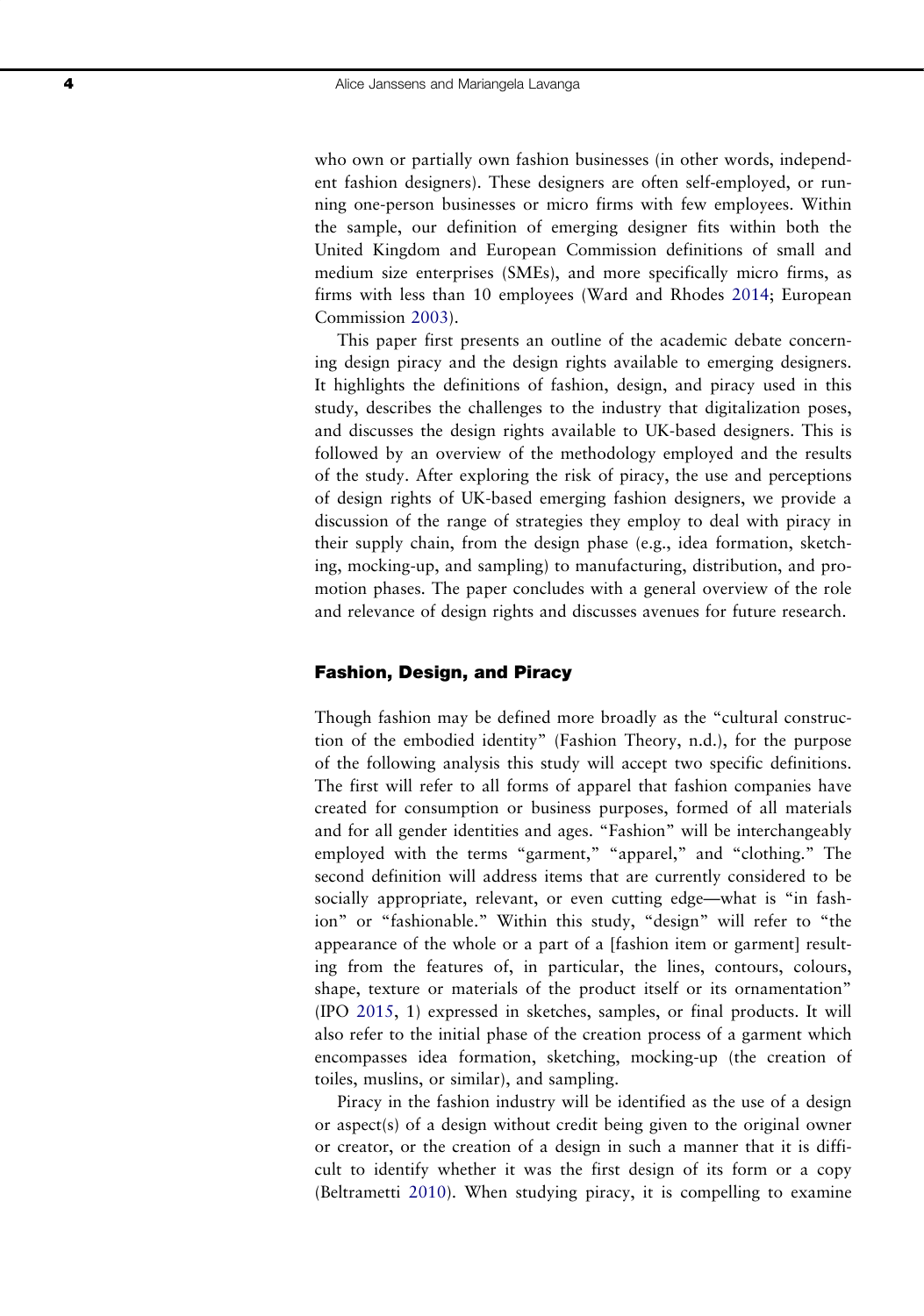<span id="page-5-0"></span>An Expensive, Confusing, and Ineffective Suit of Armor

Hemphill and Suk's argument that "derivation, inspiration, and borrowing are valuable and central to fashion and innovation" [\(2009](#page-28-0), 1180), which echoes the work of Raustiala and Sprigman ([2006\)](#page-29-0). Such views are confirmed by Caves [\(2000](#page-26-0)), who argues that innovation and development within creative industries are not based on product improvement, but often on popularization. The author also states that any creative product that does not exactly replicate its original may be seen as an innovation. This indicates an issue with appropriability, highlighting the query of what piracy is within an industry where almost all creation may be development.

As such, it is important to address the difference between "close copying on one hand and participation in common trends on the other" (Hemphill and Suk [2009,](#page-28-0) 1153). Hemphill and Suk differentiate between copy and interpretation by their goals and effects: "close copies can substitute for and reduce the value of the original … interpretations may even be complements" (1160). The differentiation between copy and interpretation becomes foggy when items that transcend fashion trend cycles, such as bridal gowns or the little black dress (LBD), are considered. There is little literature that overtly addresses the innovative, utilitarian, or social nature of such items. Blackmon [\(2007](#page-26-0)) cites David Wolfe's testimony argument about originality:

bestowing copyright to a designer for the 'little black dress', ubiquitous in the wardrobe of every woman … would be unfair because there is no originality in a design for the little black dress. Designer Coco Chanel is credited with introducing the dress in 1926 as a symbol of urban sophistication, and every designer for the past eighty years has copied, reinterpreted and reintroduced the dress. (113 footnote 25)

Yet Wolfe's comment appears itself to differentiate between copying and reinterpretation or remixing, which may have differing effects on original designers, secondary creators or remixers, and consumers. Moreover, the classic nature of wedding dress or LBD designs is difficult to address in legislation, which generally hinges on the utilitarian or functional nature of an item. In addition, traditional fashion theory presents fashion as social in nature, stating that designs cannot be separated from the ideological and physical environments within which they are created (Hemphill and Suk [2009](#page-28-0); Carter [2005;](#page-26-0) Baudrillard [1994\)](#page-25-0). This interpretation, supporting the above case of the LBD, indicates the key role of "remixing" and context to the process of designing. This interpretation questions the role of piracy and design protection, as it states that designs are always inspired by their contexts. While this may be the case, mass copying may undermine the market of the copied good, decreasing the profit of the original, negatively impacting the reputation of the creator, if they are less established, and possibly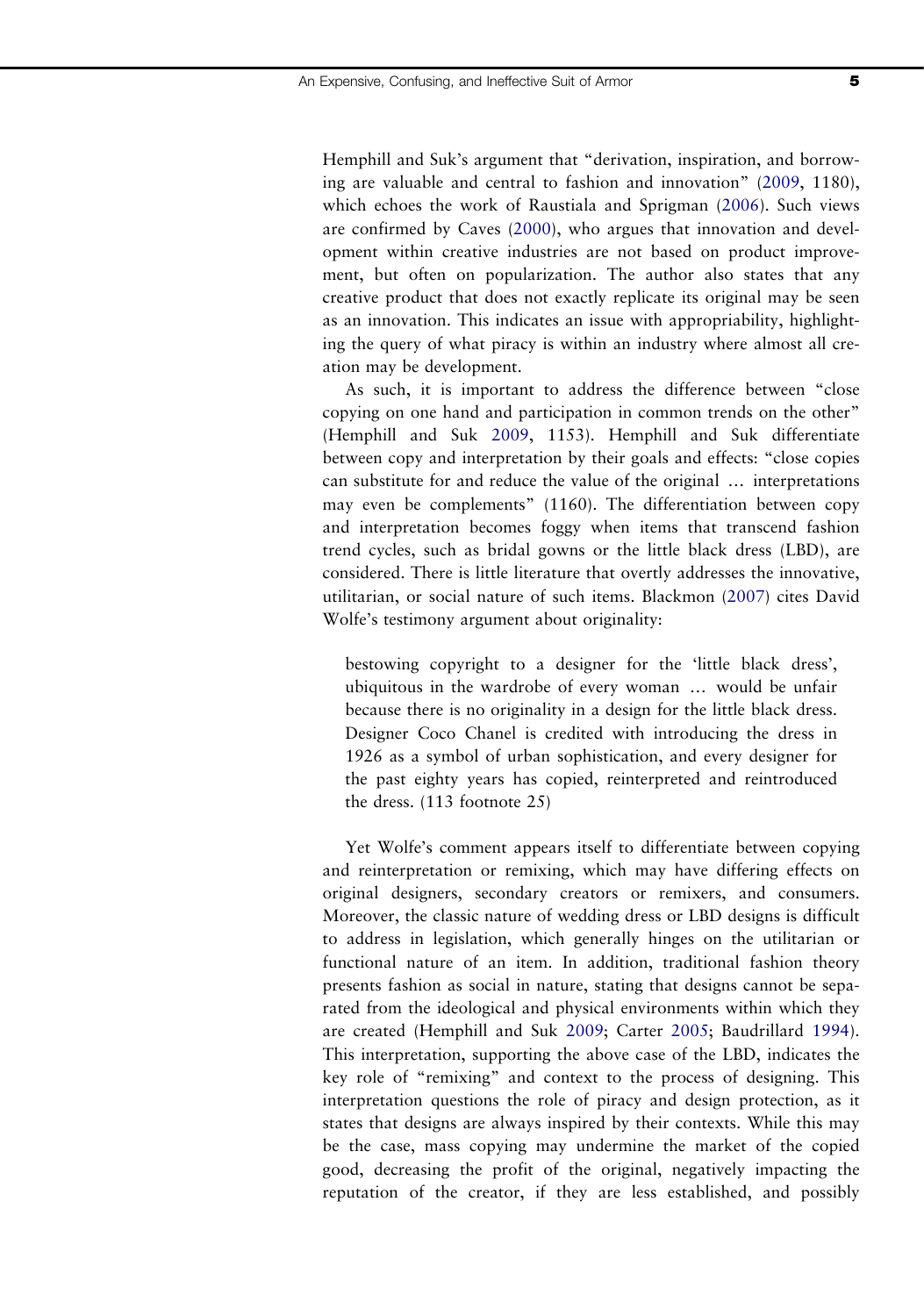<span id="page-6-0"></span>reducing their incentive to innovate (Beltrametti [2010](#page-25-0); Hemphill and Suk [2009](#page-28-0); Collopy et al. [2017\)](#page-26-0). Thus, the question arises as to whether piracy may benefit all participants within the system, or predominantly established and large fashion firms.

# Piracy in the Digital Age

To exacerbate the impact of piracy, augmented technological access specifically the use of digital tools—means that works can be recreated almost instantaneously. This intensifies piracy's impact, as copied products may appear on the market before they have been released by their original creators, and leads to the perception of piracy as a disincentive to future innovation (Silverman [2014](#page-29-0); Doeringer and Crean [2006](#page-27-0); Scafidi [2006;](#page-29-0) Collopy et al. [2017\)](#page-26-0). The most noticeable form of piracy takes place within fast fashion companies, which make designer and haute couture styles accessible to the masses at low prices (Beltrametti [2010](#page-25-0); Hemphill and Suk [2009\)](#page-28-0). These firms "[copy] the most attractive and promising trends spotted at fashion shows … and [transform] them into products that can be put on the market immediately" (Segre Reinach [2005](#page-29-0), 48), rendering design piracy their core business model (Beltrametti [2010](#page-25-0)). The argument rests on the assumption that the quality of pirated goods will never be the same as the originals, especially within the field of fashion, where the goods are imperfect substitutes (Landes and Posner [2003;](#page-28-0) Raustiala and Sprigman [2006](#page-29-0)). This imperfect substitution supports the claim that piracy may increase demand for the originals and develop consumption habits by increasing the popularity and dissemination of a design (Smiers [2002;](#page-29-0) Fischer [2008](#page-27-0); Varian [2005](#page-30-0); Liebowitz [2003](#page-28-0)). Nonetheless, the diffusion of a particular design often renders the piece unpopular with fashion aficionados, who drop it in favor of new forms (Raustiala and Sprigman [2006;](#page-29-0) Sproules and Burns [1994](#page-29-0); Acerbi, Ghirlanda and Enquist [2012](#page-25-0)).

The speed and short-lived nature of trends, together with the growing digitization of the fashion industry, adds another level of complexity to the protection of fashion designs from piracy. New developments within the field of production, such as laser cutting, 3D knitting, and 3D printing, together with mass customization, are the hallmarks of a nascent revolution in the fashion sector (Brooke [2013;](#page-26-0) Valtas and Sun [2016](#page-30-0); Vanderploeg, Lee and Mamp [2017](#page-30-0)). While the number of designers and brands that engage with these developing technologies remains small (although increasing), it is in the promotion and distribution of fashion that the new digital revolution has been most fully embraced. E-retailing is on the rise, digital media is flooded with images of new products and of bloggers, celebrities, and fashionistas wearing them. Rocamora [\(2017](#page-29-0)) argues that the mediatization of fashion disrupts fashion practices, with some designers developing collections specifically to look good on screens. Fashion shows can be broadcast live and products sold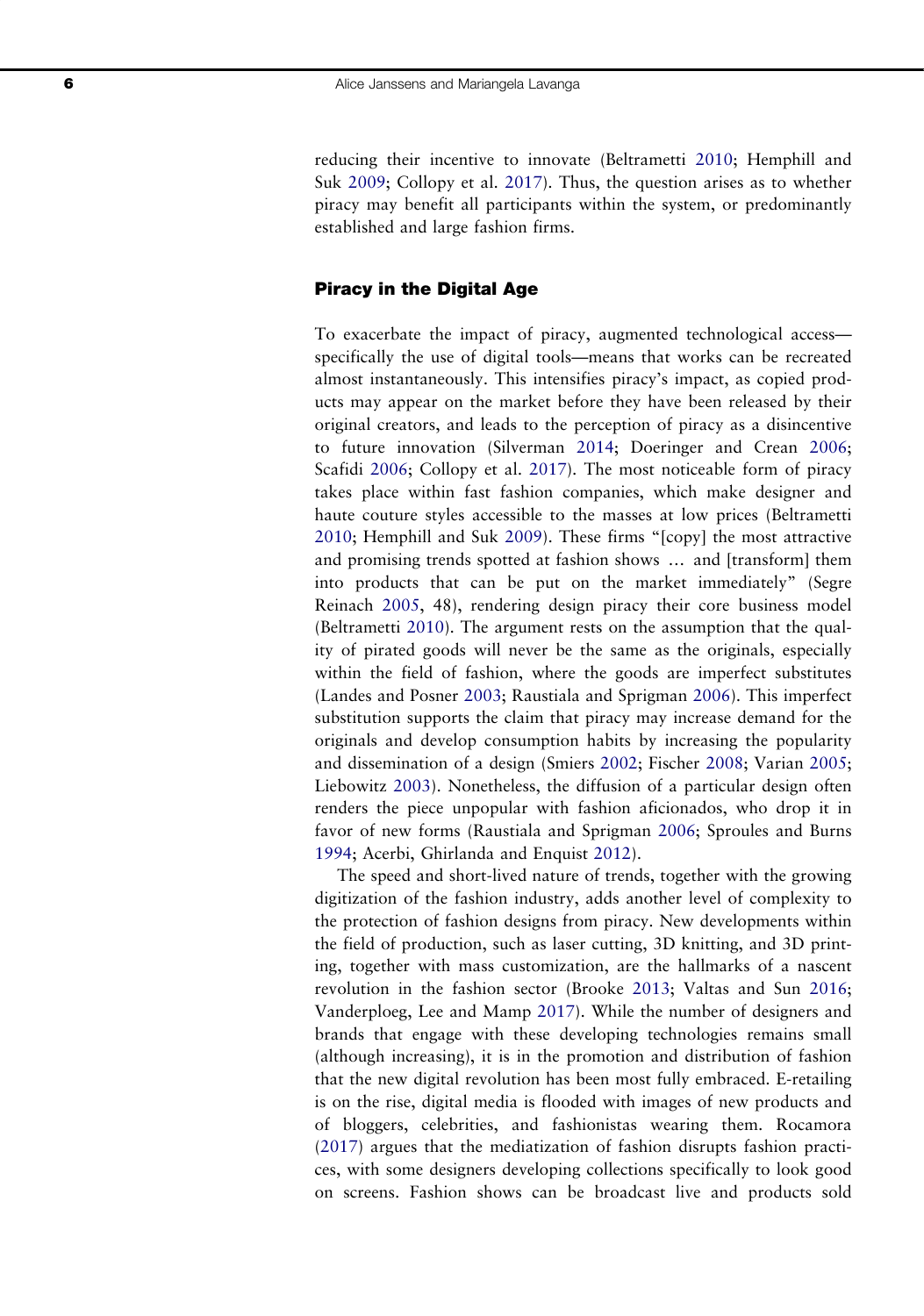<span id="page-7-0"></span>immediately after them (the "see now, buy now" or "runway to reality" phenomenon) (Zerbo [2016a\)](#page-30-0). While this mediatization of fashion may in principle provide more visibility to new designers and brands and increase their consumer bases, it can also raise the risk of piracy enormously. The IP Crime and Enforcement report for 2016–2017 emphasizes the key role of social media (specifically Instagram and Facebook), e-commerce and mediatization in supporting the global trade of counterfeit goods (IP Crime Group [2017\)](#page-28-0). Similarly, the 2017 Intellectual Property Office, Share and Share Alike report identifies sales of deceptive clothing copies on social media, referencing both closed and open social media consumer groups (Collopy et al. [2017](#page-26-0)).

Yet, as McRobbie et al. [\(2016](#page-28-0)) suggest in their report on fashion micro firms in London, Milan, and Berlin, social media can also be a powerful tool for shaming copyists and highlighting piracy. While Tony Liu and Lindsey Schulyer's Diet Prada Instagram account highlights copying by a range of designers (The Fashion Law [2017b](#page-30-0)), some pirated designers have personally employed social media as a shaming mechanism. The 2016 case of designer Tuesday Bassen and 2017 case of Bonnie Cashin archivist Dr. Sarah Lake are indicative of this. Bassen took to Twitter to call out copying of her designs by the fast fashion chains Zara and Bershka, while Lake set up an Instagram account which showcases pirated designs and calls out the copyist designers. The actions of both have been featured on a number of media outlets, including Women's Wear Daily, The Guardian and Dazed. Even though it appears that little monetary reward or recognition has resulted, Lake's and Bassen's actions were significant in raising attention and fostering discussion within the broader fashion world (Conlon [2016](#page-26-0); Feitelberg [2017](#page-27-0); Puglise [2016\)](#page-29-0). Thus, naming and shaming may be seen as an effective strategy to call attention to piracy (though its direct impact on the revenues or markets of pirated fashion designers is questionable).

# Intellectual Property Protections and Appropriability

IP protection refers to the legal rights that creators may use to protect the creations of their minds: "inventions, literary and artistic works, and symbols, names, images, and designs used in commerce" (EUIPO [2018a\)](#page-27-0). Given the definition of appropriability as the means that "an economic agent may use to profit from its inventions or innovations by temporarily enjoying some kind of monopolistic power" (López [2009,](#page-28-0) 2–3), formalized IP protection provides an appropriability mechanism often enabling monopoly creation. IP protection within the fashion industry has played a key role since the early twentieth century, specifically in the protection of Parisian fashion designs from copyist firms in the developing American market (Pouillard [2011](#page-29-0); Pouillard and Kuldova [2017\)](#page-29-0). In consideration of the broader field of IP protection, however, a number of multidisciplinary studies (Blind et al. [2006;](#page-26-0)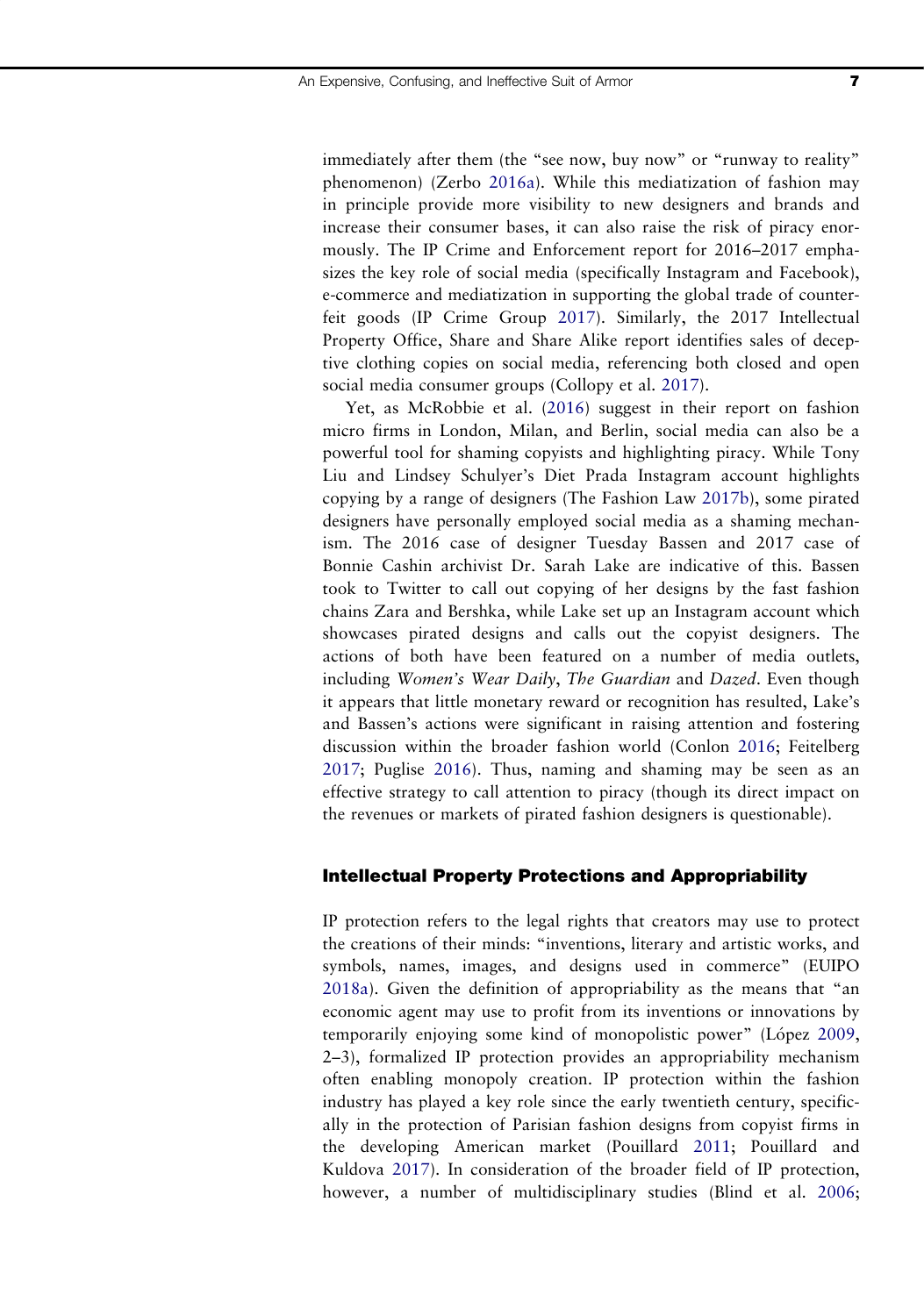<span id="page-8-0"></span>Arundel [2001;](#page-25-0) Hanel [2005;](#page-27-0) López [2009\)](#page-28-0) indicate alternative appropriation strategies. Blind et al. ([2006\)](#page-26-0) differentiate between formal protections, inclusive of legal forms, and informal mechanisms such as lead times, contracts, secrecy, and exclusive relationships. Several of these informal mechanisms of protection have been identified as relevant to smaller firms, while legal rights are more effective for large and established fashion companies as a result of their extensive financial resources (Arundel [2001](#page-25-0)). It is possible that emerging fashion designers may consider the use of informal mechanisms either along with or instead of more formalized protections.

The academic debate on fashion protection predominantly focuses on the United States of America (U.S.) IP system, and it is generally divided between scholars who advocate for stronger or redeveloped protections (e.g., Hemphill and Suk [2009](#page-28-0)) and those who argue that appropriation mechanisms are not relevant to the fashion industry (e.g., Beltrametti [2010](#page-25-0)). Much of the debate considers litigation cases of large or established fashion companies. There is little UK-focused discussion of fashion and IP protection, and almost none on the design rights available with respect to fashion in particular. Studies compare UK and EU systems (Derclaye [2010,](#page-26-0) [2018a](#page-27-0)) or consider the UK IP protections, design rights included, in relation to the broader design industries (Carter-Silk and Lewiston [2012](#page-26-0); Hargreaves [2011](#page-28-0); Howe [2010;](#page-28-0) Bascavusoglu-Moreau and Tether [2011;](#page-25-0) Ahmetoglu and Chamorro-Premuzic [2012](#page-25-0); Derclaye [2018b](#page-27-0)). These studies remain critical of the system in place, often calling for an increase in information accessible to designers and a decrease in registration costs of protections, including design rights. Bascavusoglu-Moreau and Tether ([2011\)](#page-25-0) argue specifically that registered design rights are irrelevant, as rights holders do not gain a significant performance benefit from registering their designs. This is echoed in Derclaye's [\(2018a\)](#page-27-0) analysis of EU and UK unregistered design rights. The author states that "if litigation is an indication of the use of the right, CUDR [Community Unregistered Design Right] is not used/relied on much" (328) by UK designers. She provides several explanations for this:

Designers are not aware of it, or if they are aware, the right is so short that it makes less sense to litigate, or CUDR is clearer than the UKUDR [UK Unregistered Design Right] so less likely to need litigating. But the explanation may also be that the scope of CUDR, CRDR [Community Registered Design Right] and UKRDR [UK Registered Design Right] has been so curtailed by the UK courts that it is no use litigating: even if the design is found to be valid, it will not be found to be infringed. (328)

Not only are the existence of variant and partially overlapping legal regimes and the low number of fashion-related studies on design rights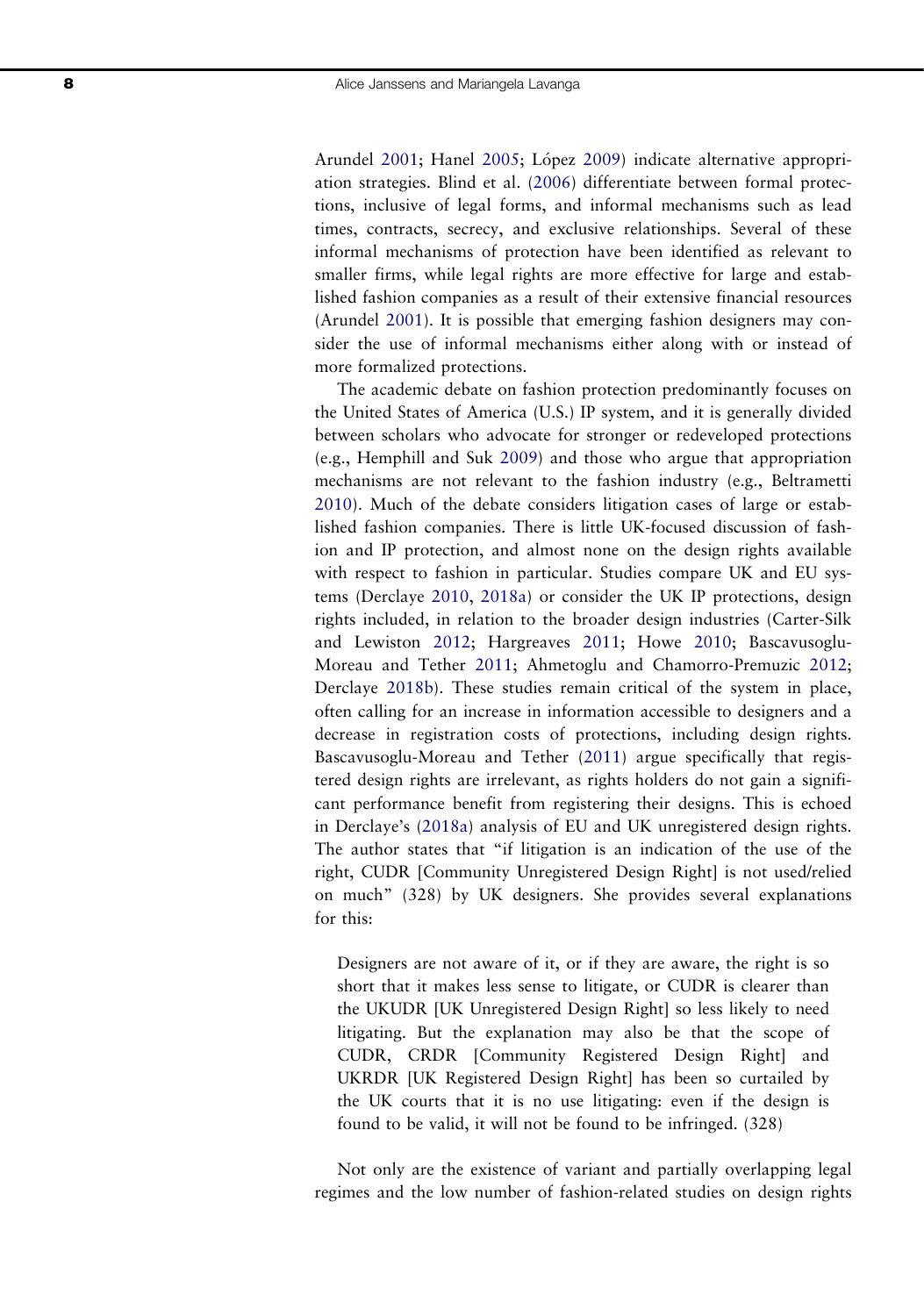<span id="page-9-0"></span>becoming evident, but so is scholars' emphasis on the differing impact and effectiveness of protections based on firm size.

Hargreaves [\(2011](#page-28-0)) indicates that small firms, in particular, lack information about available protections. Similarly, the Gowers Review (Gowers [2006](#page-27-0)) mentions the restrictive nature of IP enforcement costs for small firms. Both authors use the terms "small firm" and "SME" interchangeably, but do not provide a sufficient definition of these. Carter-Silk and Lewiston [\(2012](#page-26-0)), who employ the European Commission definition of small enterprises as those with fewer than 50 employees and a turnover of under 10m euros, suggest that "smaller companies are currently at a disadvantage in the protection of their designs" for similar reasons (104, 128).The latest UK Design reform of 2014 introduced a number of developments, including changes to the definition of ownership and the introduction of "Design Opinions Service" that can provide advice prior to litigation (IPO [2014,](#page-28-0) 11). However, this service still appears cost restrictive and has been critiqued due to difficulties surrounding the identification of infringement, specifically for the unregistered rights often employed by smaller firms (IP Federation [2015](#page-28-0)). In the Crime and Enforcement Report 2016/17, the IP Crime Group [\(2017](#page-28-0)) similarly mentions the issue of "lone, micro and SMEs, who cannot afford protracted legal correspondence to get to court" (21). Focusing on the fashion sector, Pouillard and Kuldova [\(2017](#page-29-0), 21) indicate a contrast between fashion firms that can "symbolically demonstrate their power in the market by publicly suing design and copyright infringers," terming them "big players," and those that cannot. The authors cite the public suing of infringers as a marketing tool, "pointing to the company's originality or creativity and to its corporate power" (3). Hemphill and Suk [\(2009\)](#page-28-0) emphasize the threat of fashion piracy to "smaller, less established, independent" designers in the United States without clarifying how they characterize these firms (1153). Ruff ([2017\)](#page-29-0) refers to "local" or "local-based" fashion firms and their struggle with "large" corporations that can "mass produce garments at a low cost" (277).

What clearly appears, both within and outside of the fashion sector, is the contrast between large or established corporations that have high control of access to (inter)national markets and are able to afford court proceedings and to sue infringers, and a swarm of small and micro firms who may have predominantly localized networks, are less established, smaller in net worth, or independent. While acknowledging the existence of differences related to the size of the firms, these studies often do not directly address how they identify the firms. They further do not explore how the practices of independent fashion designers and micro and small fashion firms have been shaped by the high risk of piracy and lack of means to pursue expensive registration and lawsuits against large or established copyists. This paper intends to address this gap and engage with the design rights available to UK-based fashion designers.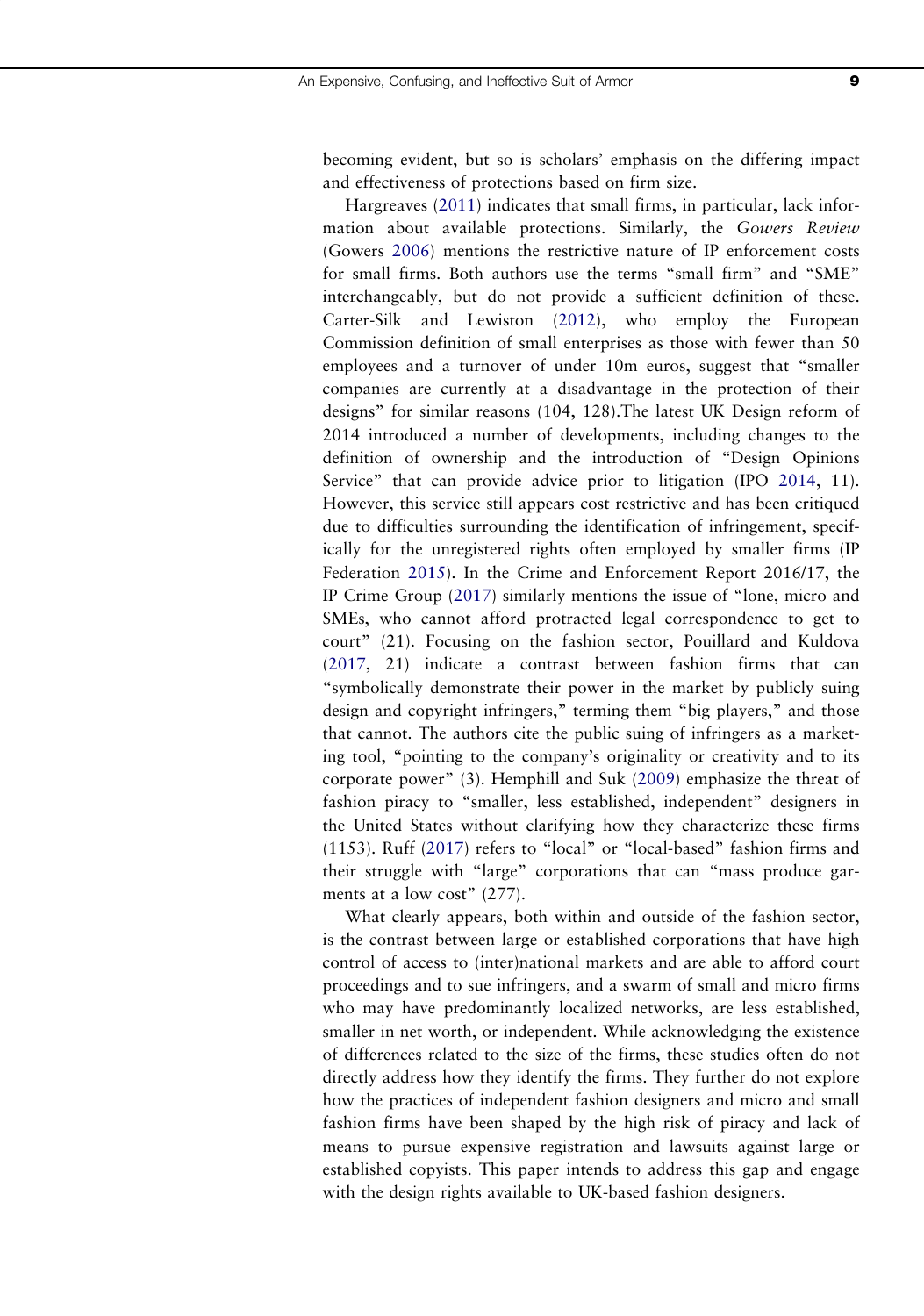## <span id="page-10-0"></span>UK and EU Design Rights

Currently, there are four forms of design right available to UK-based fashion designers: UK Unregistered Design Right, UK Registered Design Right, Community Unregistered Design Right, and Community Registered Design Right (see [Table A1\)](#page-31-0).

UK Unregistered Design Right (UK UDR) is defined under "design right" within the Copyright, Designs and Patents Act [1988](#page-26-0) c.48 (revised version, sections 213–263) as amended in the Intellectual Property Act [2014](#page-28-0) c. 18 (revised version, sections 1–4). UK UDR protects "the shape or configuration (whether internal or external) of the whole or part of an article," but does not cover "a method or principle of construction, features of shape or configuration of an article" for connection to or arranged to match another article (i.e., those which relate to its function), and surface decorations (Copyright, Designs and Patents Act [1988](#page-26-0) c. 48, section 213). UK UDR is fettered by the requirements that the design is original, which is defined as not "commonplace in a qualifying country in the design field in question at the time of its creation" (Copyright, Designs and Patents Act [1988](#page-26-0) c. 48, revised version, section 213). Qualifying country means UK, EU, or certain specific countries which have reciprocal agreements with the UK Design right does not subsist "unless and until the design has been recorded in a design document or an article has been made to the design" (Copyright, Designs and Patents Act [1988](#page-26-0) c. 48, revised version, section 213), where a design document "means any record of a design, whether in the form of a drawing, a written description, a photograph, data stored in a computer or otherwise" (Copyright, Designs and Patents Act [1988](#page-26-0) c. 48, revised version, section 51). UK UDR is available to:

(a) an individual habitually resident in a qualifying country, or (b) a body corporate or other body having legal personality which (i) is formed under the law of a part of the United Kingdom or another qualifying country, and (ii) has in any qualifying country a place of business at which substantial business activity is carried on. (Copyright, Designs and Patents Act [1988](#page-26-0) c. 48, revised version, section 217).

In other words, UK UDR is only available to UK and EU nationals, as well as a select band of other nationalities which provide reciprocal protection to UK rights holders, and hinges on criteria related to residency location, location of company formation, and location of substantial business activity. The right provides automatic protection of a design for:

(a) fifteen years from the end of the calendar year in which the design was first recorded in a design document or an article was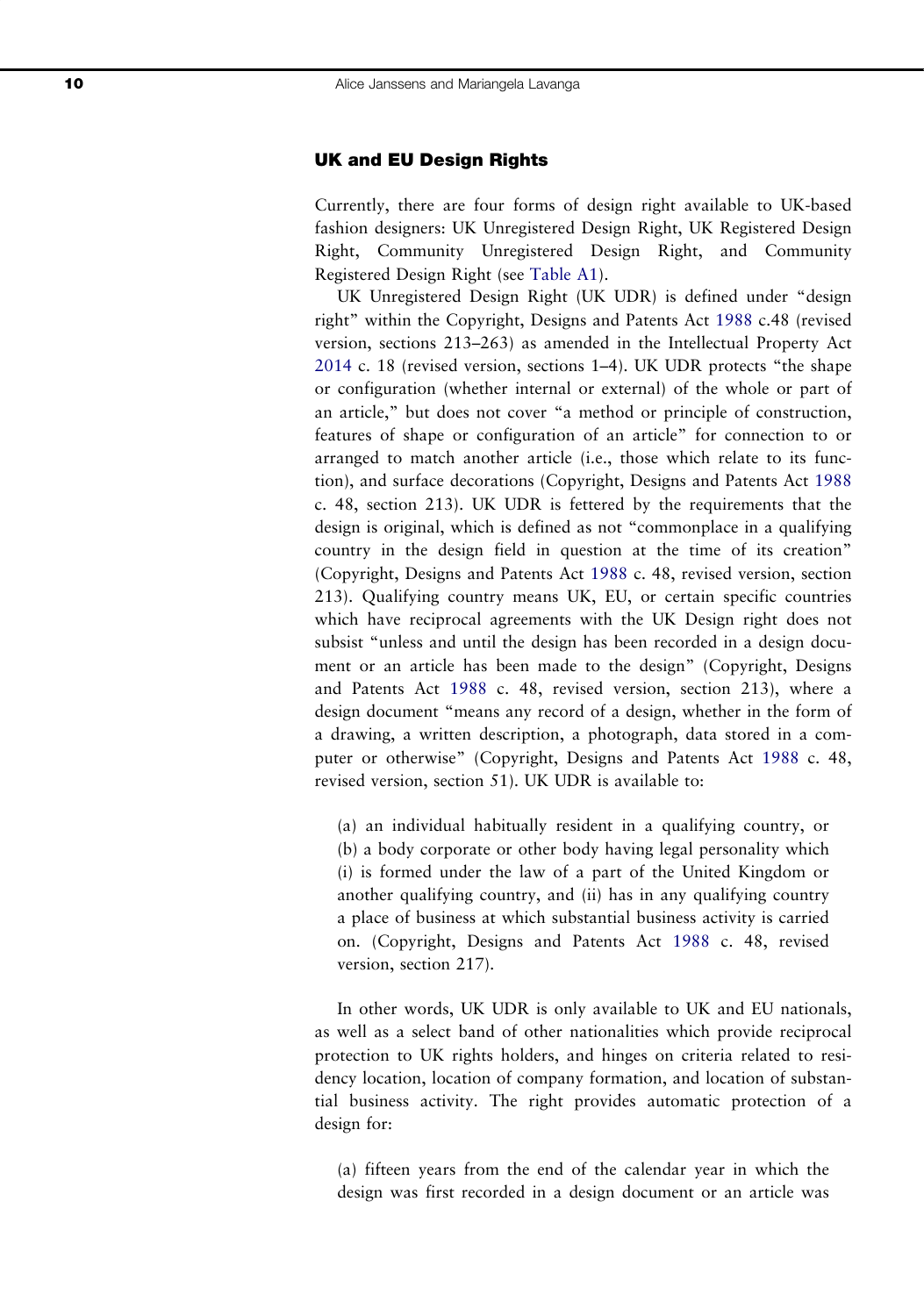<span id="page-11-0"></span>first made to the design, whichever first occurred, or (b) if articles made to the design are made available for sale or hire within five years from the end of that calendar year, ten years from the end of the calendar year in which that first occurred. (Copyright, Designs and Patents Act [1988](#page-26-0) c. 48, revised version, section 216)

However, during the last five years of the term, the effect is reduced, as the owner must grant a license for the design if requested (Copyright, Designs and Patents Act [1988](#page-26-0) c. 48, revised version, section 237). UK UDR is not a monopoly right, rather it provides the owner

the exclusive right to reproduce the design for commercial purposes, (a) by making articles to that design, or (b) by making a design document recording the design for the purpose of enabling such articles to be made. Reproduction of a design by making articles to the design means copying the design so as to produce articles exactly or substantially to that design. (Copyright, Designs and Patents Act [1988](#page-26-0) c. 48, revised version, sections 226)

In other words, UK UDR provides the right to prevent a third party from copying and reproducing the design in the UK or importing or dealing with the infringing article in the UK for commercial purposes. UK UDR defends specifically against designs made in bad faith (not those independently created) as it is infringed by "a person who without the licence of the design right owner does, or authorises another to do, anything which by virtue of this section is the exclusive right of the design right owner" (Copyright, Designs and Patents Act [1988](#page-26-0) c. 48, revised version, sections 226) and

a person who, without the licence of the design right owner (a) imports into the United Kingdom for commercial purposes, or (b) has in his possession for commercial purposes, or (c) sells, lets for hire, or offers or exposes for sale or hire, in the course of a business, an article which is, and which he knows or has reason to believe is, an infringing article. (Copyright, Designs and Patents Act [1988](#page-26-0) c. 48, revised version, section 227)

The UK Registered Design Right (UK RDR) protects "the appearance of the whole or a part of a product resulting from the features of, in particular, the lines, contours, colours, shape, texture or materials of the product or its ornamentation" (Registered Designs Act [1949](#page-29-0) c. 88, consolidated version, section 1). Similar to UK UDR, RDR does not cover "features of appearance of a product which are solely dictated by the product's technical function" (Registered Designs Act [1949](#page-29-0) c. 88, consolidated version, section 1C), such as zippers and folding chairs, or features which are required to allow the product "to be mechanically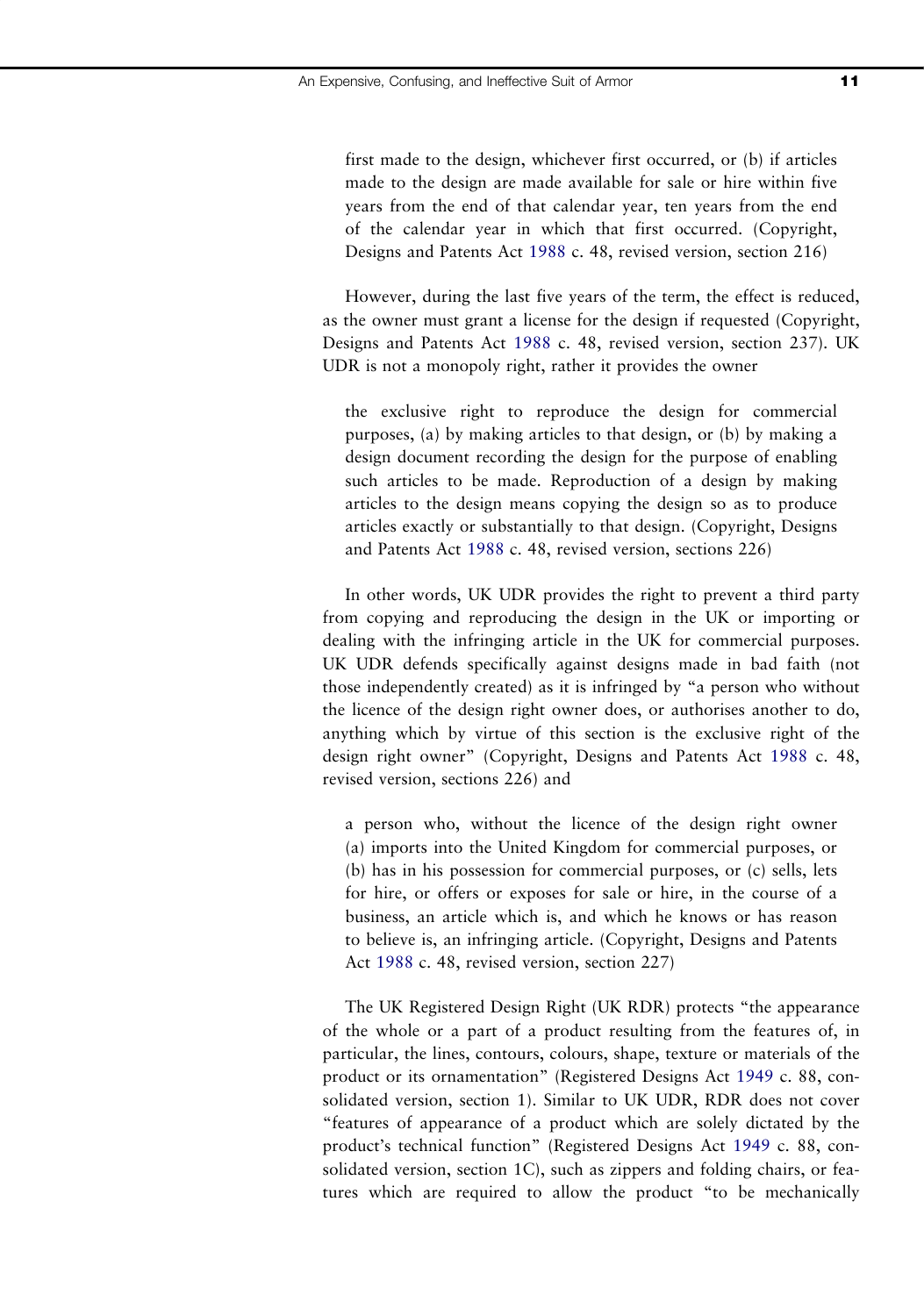<span id="page-12-0"></span>connected to, or placed in, around or against, another product so that either product may perform its function" (Registered Designs Act [1949](#page-29-0) c. 88, consolidated version, section 1C). The design must be novel and possess individual character. A design is new "if no identical design or no design whose features differ only in immaterial details has been made available to the public before the relevant date," while individual character is held if "the overall impression [the design] produces on the informed user differs from the overall impression produced on such a user by any design which has been made available to the public before the relevant date" (Registered Designs Act [1949](#page-29-0) c. 88, consolidated version, section 1B). UK RDR provides protection for up to 25 years, in five-year renewable installments (Registered Designs Act [1949](#page-29-0) c. 88, consolidated version, section 8), with the first registration of one design costing  $£50$  online or  $£60$  by post, and renewal costing  $£70$  (GOV.UK [2018](#page-27-0)). In contrast to UK UDR, it is a monopoly right, as it provides the owner the exclusive right to "use the design and any design which does not produce on the informed user a different overall impression"; by "use" the reference is made to "(a) the making, offering, putting on the market, importing, exporting or using of a product in which the design is incorporated or to which it is applied; or (b) stocking such a product for those purposes" (Registered Designs Act [1949](#page-29-0) c. 88, consolidated version, section 7). In this regard, a person commits an offense if:

(a) in the course of a business, the person intentionally copies a registered design so as to make a product – (i) exactly to that design, or (ii) with features that differ only in immaterial details from that design, and (b) the person does so  $-$  (i) knowing, or having reason to believe, that the design is a registered design, and (ii) without the consent of the registered proprietor of the design. (Intellectual Property Act [2014](#page-28-0) c. 18, revised version, section 13)

In addition, offense occurs "if in the course of a business, the person offers, puts on the market, imports, exports or uses the product, or stocks it for one or more of those purposes" (Intellectual Property Act [2014](#page-28-0) c. 18, revised version, section 13). Infringement involves the undertaking of any of the above activities; however, the right is not infringed by acts done for non-commercial, experimental, or teaching purposes, or by

an act which relates to a product in which any design protected by the registration is incorporated or to which it is applied if the product has been put on the market in the European Economic Area by the registered proprietor or with his consent. (Registered Designs Act [1949](#page-29-0) c. 88, consolidated version, section 7A)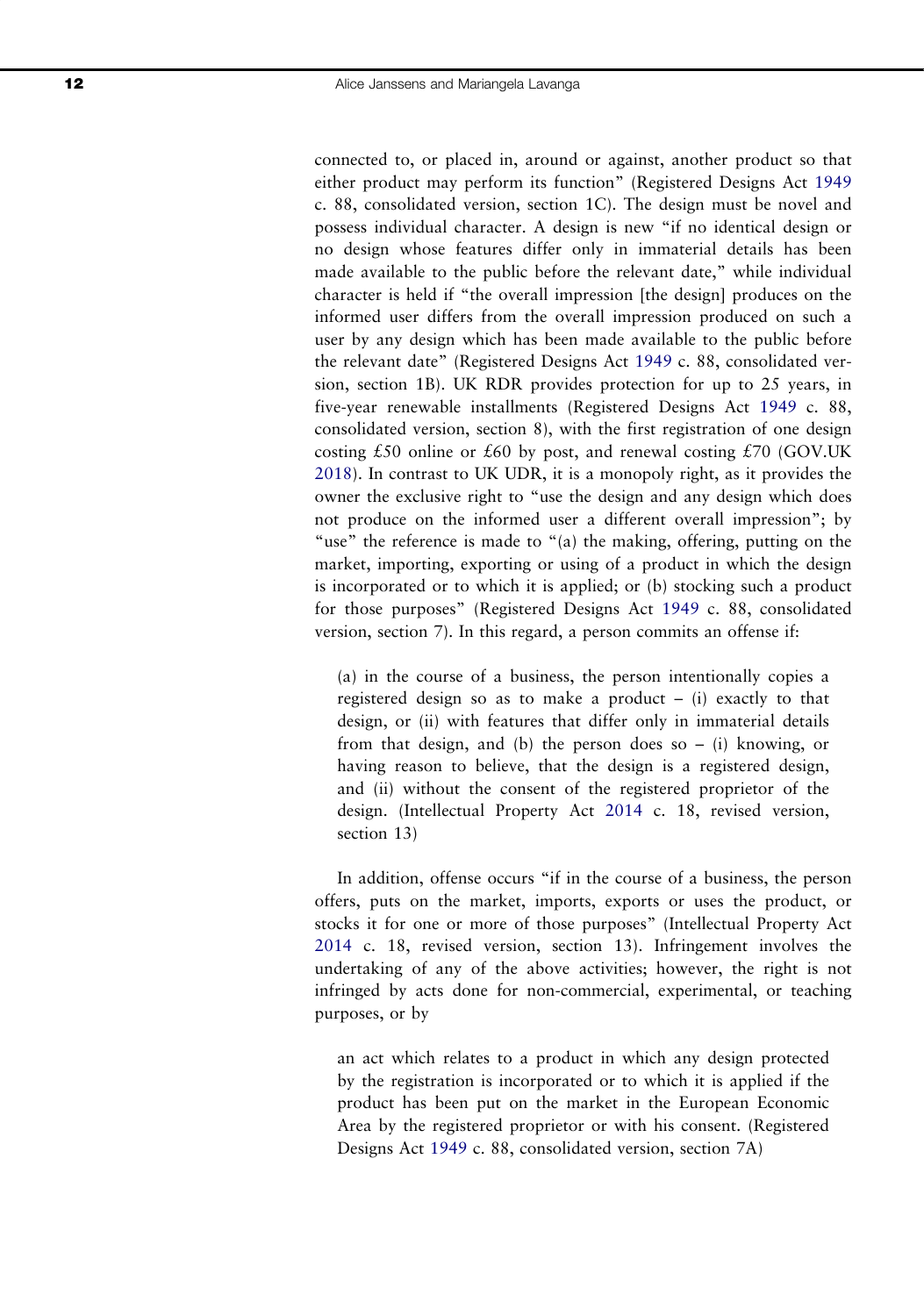In other words, UK RDR cannot be used to control the movement of goods in the European Economic Area by the registered proprietor or with their consent.

Akin to UK UDR, the Community Unregistered Design Right (CUDR) is not a monopoly right in the sense that it constitutes a right only to prevent copying, where protection is excluded if copying results from "an independent work of creation by a designer who may be reasonably thought not to be familiar with the design made available to the public by the holder" (Council Regulation EC No 6/2002, title II, section 4, article 19). CUDR provides its owner the right to prevent unauthorized copying of the design throughout the EU Contrary to UK UDR, and similarly to UK RDR and Community Registered Design Right (CRDR), it covers "the appearance of the whole or a part of a product resulting from the features of, in particular, the lines, contours, colours, shape, texture and/or materials of the product itself and/or its ornamentation" (Council Regulation EC No 6/2002, title II, section 1, article 3). It excludes features of a design linked to the article's technical functionality or related to its connection to other articles so that each of them performs its function (Council Regulation EC No 6/2002, title II, section 1, article 8). The design must be novel ("no identical design has been made available to the public … before the date on which the design for which protection is claimed has first been made available to the public. Designs shall be deemed to be identical if their features differ only in immaterial details." Council Regulation EC No 6/2002, title II, section 1, article 5) and it must possess individual character ("the overall impression it produces on the informed user differs from the overall impression produced on such a user by any design which has been made available to the public … before the date on which the design for which protection is claimed has first been made available to the public." Council Regulation EC No 6/2002, title II, section 1, article 6). While more similar to UK RDR, CUDR provides only three years of automatic protection from when the design was disclosed to the public within the European Community (Council Regulation EC No 6/2002, title II, section 1, article 11). Design disclosure means that the design has been "published, exhibited, used in trade or disclosed in such a way that, in the normal course of business, these events could reasonably have become known to the circles specialised in the sector concerned, operating within the Community" (Council Regulation EC No 6/2002, title II, section 2, article 11). Confidentiality and non-disclosure agreements are excluded. The pursuance of infringement litigation necessitates detailed information about how the design was copied, but the coverage of protection is broader than the UK UDR counterpart.

The Community Registered Design Right (CRDR) follows a similar pattern to UK RDR and CUDR in terms of what is protected as well the characteristics of the article. It covers not only the appearance of the whole or part of the article, but also arises from the lines, contours,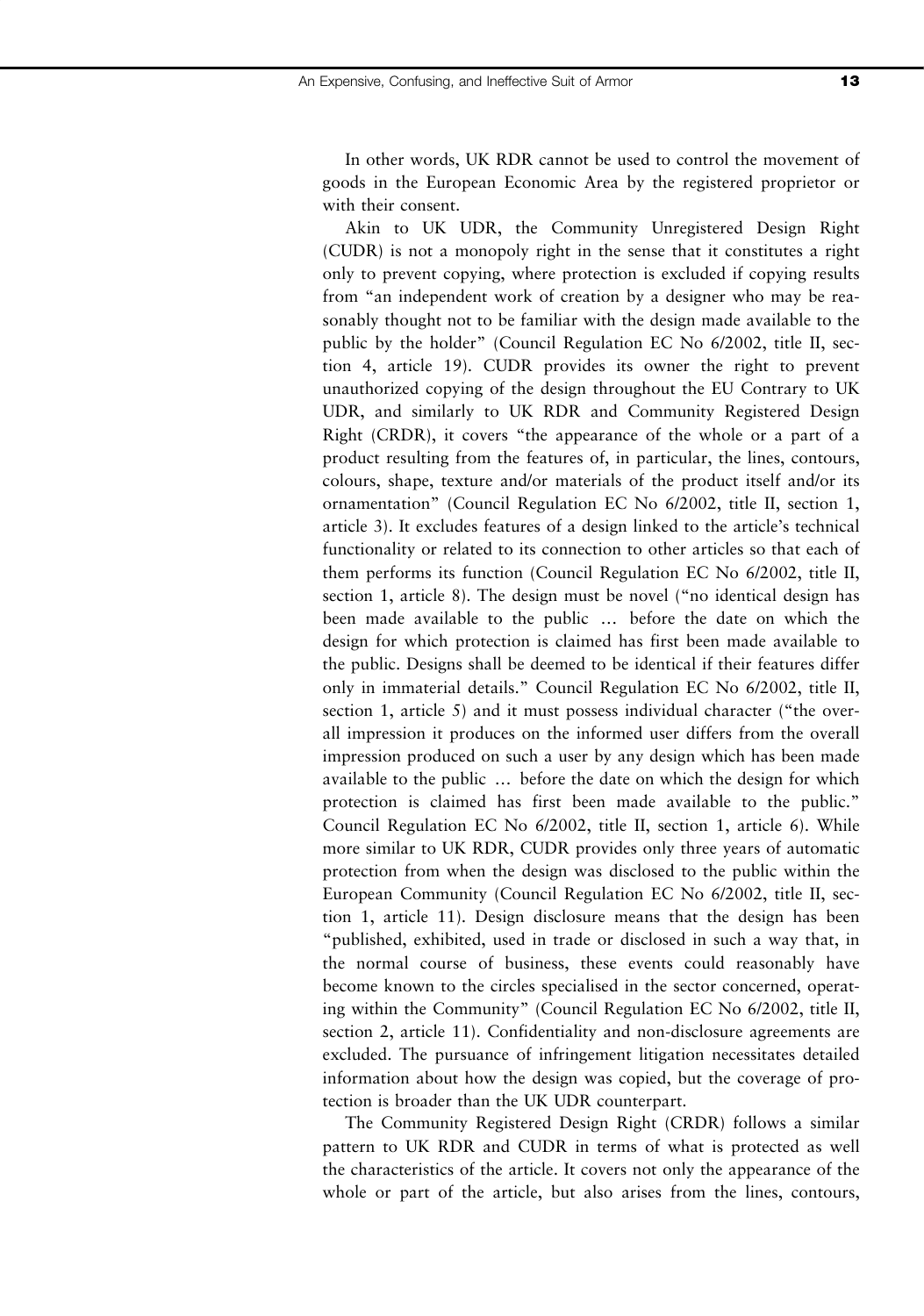<span id="page-14-0"></span>colors, shape, texture, or material of the article or ornamentation. The right excludes features of a design linked to the article's technical function or related to its connection to other articles so that each of these can perform its function (however, a design which allows for the assembly of modular products may in fact be protected) (Council Regulation EC No 6/2002, title II, section 1, articles 3 and 8). CRDR requires the design to be novel, which means

no identical design has been made available to the public … before the date of filing of the application for registration of the design for which protection is claimed, or, if priority is claimed, the date of priority. Designs shall be deemed to be identical if their features differ only in immaterial details. (Council Regulation EC No 6/2002, title II, section 1, article 5)

The design needs to possess individual character, which arises

if the overall impression it produces on the informed user differs from the overall impression produced on such a user by any design which has been made available to the public … before the date of filing the application for registration or, if a priority is claimed, the date of priority. (Council Regulation EC No 6/2002, title II, section 1, article 6)

The CRDR is a monopoly right, as it provides the owner the exclusive right to:

use it [the design] and to prevent any third party not having his consent from using it. The aforementioned use shall cover, in particular, the making, offering, putting on the market, importing, exporting or using of a product in which the design is incorporated or to which it is applied, or stocking such a product for those purposes. (Council Regulation EC No 6/2002, title II, section 4, article 19)

A design can be registered for five years for a fee of  $\epsilon$ 350, renewable for up to 25 years from the date of filing the application, with the renewal fees increasing each period from  $\epsilon$ 90 to  $\epsilon$ 180 (EUIPO [2018b](#page-27-0)). Both UK RDR and CRDR allow a grace period of 12 months from the disclosure of a design within which registration can be applied for, which gives the creator the opportunity to assess the commercial potential of their design (Council Regulation EC No 6/2002, title II, section 1, article 7). In other words, UK RDR and CRDR make sense when the fashion designer believes their design to be long-lasting (e.g., more than one season) and likely to become an iconic or signature piece. In addition, CRDR allows for deferred publication. An application can be filed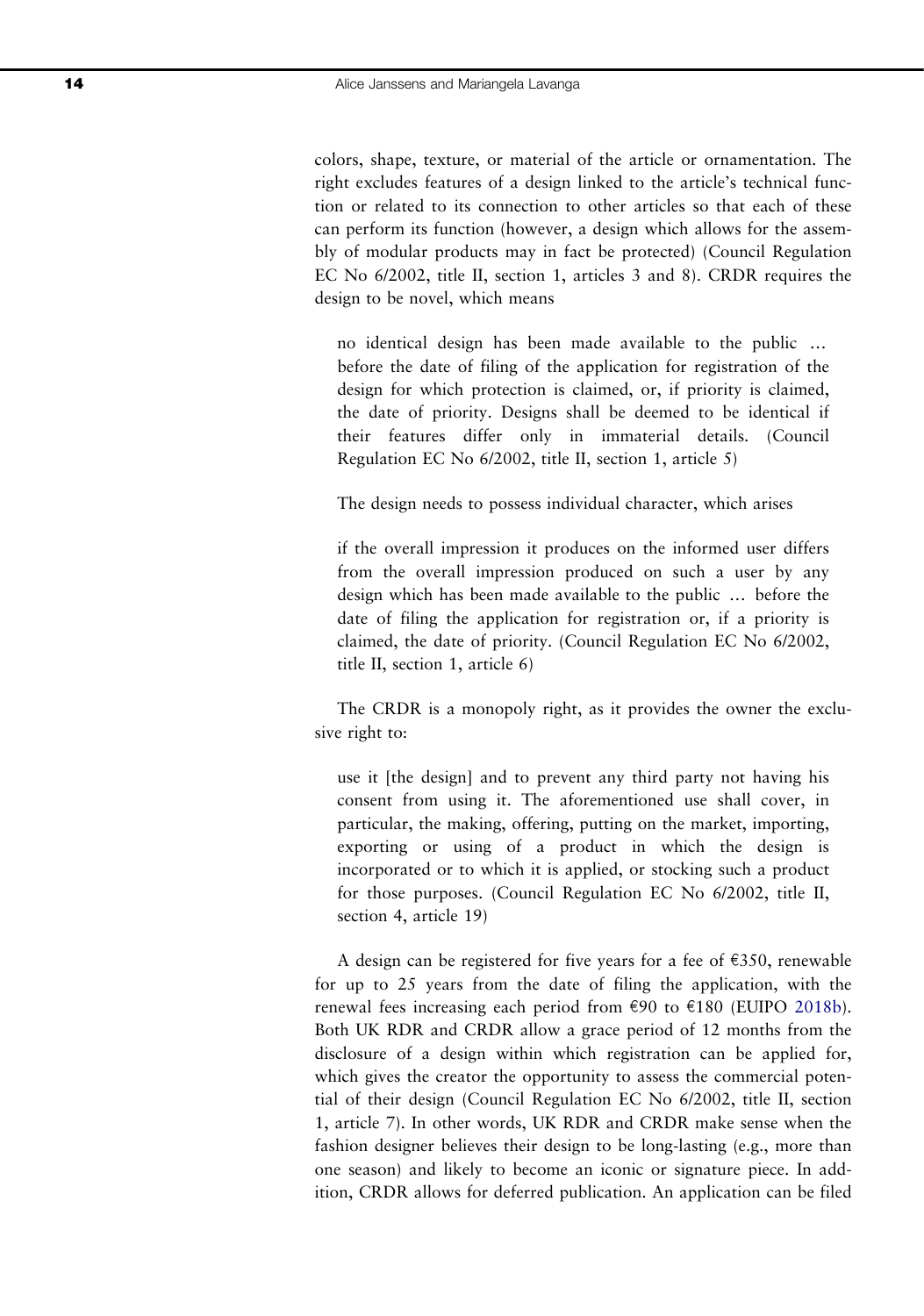<span id="page-15-0"></span>An Expensive, Confusing, and Ineffective Suit of Armor

to defer publication of the registered design for up to 30 months, thus allowing the owner of the right the possibility of obtaining protection without divulging the design to the public (Council Regulation EC No 6/2002, title V, article 50).

It is clear to anyone involved in product creation that design rights and general IP rights in the UK are in flux. The Brexit process will precipitate a significant change in the available systems, yet there is little hint of what developments will result (The Fashion Law [2016,](#page-29-0) [2017a;](#page-30-0) Derclaye [2018a](#page-27-0)). Governmental reports indicate that "Brexit offers an existential threat because of the possible loss of EU laws," which will leave UK designers "severely disadvantaged if they lose EU unregistered design rights" (IP Crime Group [2017,](#page-28-0) 22). However, UK RDR and UK UDR are not impacted by the decision to leave the European Union, and recent governmental news states that "once the UK leaves the EU, UK businesses will still be able to register community designs which will cover all remaining EU member states" (GOV.UK 2016). Derclaye [\(2018a\)](#page-27-0) suggests both positive and negative effects of the Brexit vote the positive being that there will no longer be an overlap between UK and EU design rights. The negative consequences include the fact that UK UDR is not as broad in its coverage and that, therefore, some of the key protections of CUDR may be lost. Similarly, as CUDR requires disclosure in the EU, designers who wish to employ CUDR will be unlikely to want to disclose their designs in the UK, which may have a negative impact on events such as London Fashion Week. A further negative impact revolves around the qualifying nationality and business location aspects of UK UDR. Questions can be posed about whether and how these problems may be resolved, yet there is currently little clarity on the answers (Derclaye [2018a](#page-27-0)). Given the impending changes to design protections, an understanding of designers' current interactions with piracy and the design rights available seems even more relevant.

# Methodology

This study proffers a view into the practices and processes of independent fashion designers who face a high risk of piracy and lack the means to pursue expensive lawsuits. In particular, it aims to assess the relevance of the current design rights available to UK-based emerging fashion designers and explore the strategies they use to cope with the risk of piracy. To do so, a qualitative methodology is employed, allowing for a deeper and more profound understanding of practices and processes. The empirical analysis is based on data collected from a self-completion survey and semi-structured interviews conducted in 2016 with emerging fashion designers based in the UK Emerging fashion designers are defined as individuals who graduated from B.A. or M.A. fashion and textile design programs within the UK within the previous ten years and who own or partially own a fashion business registered in the UK—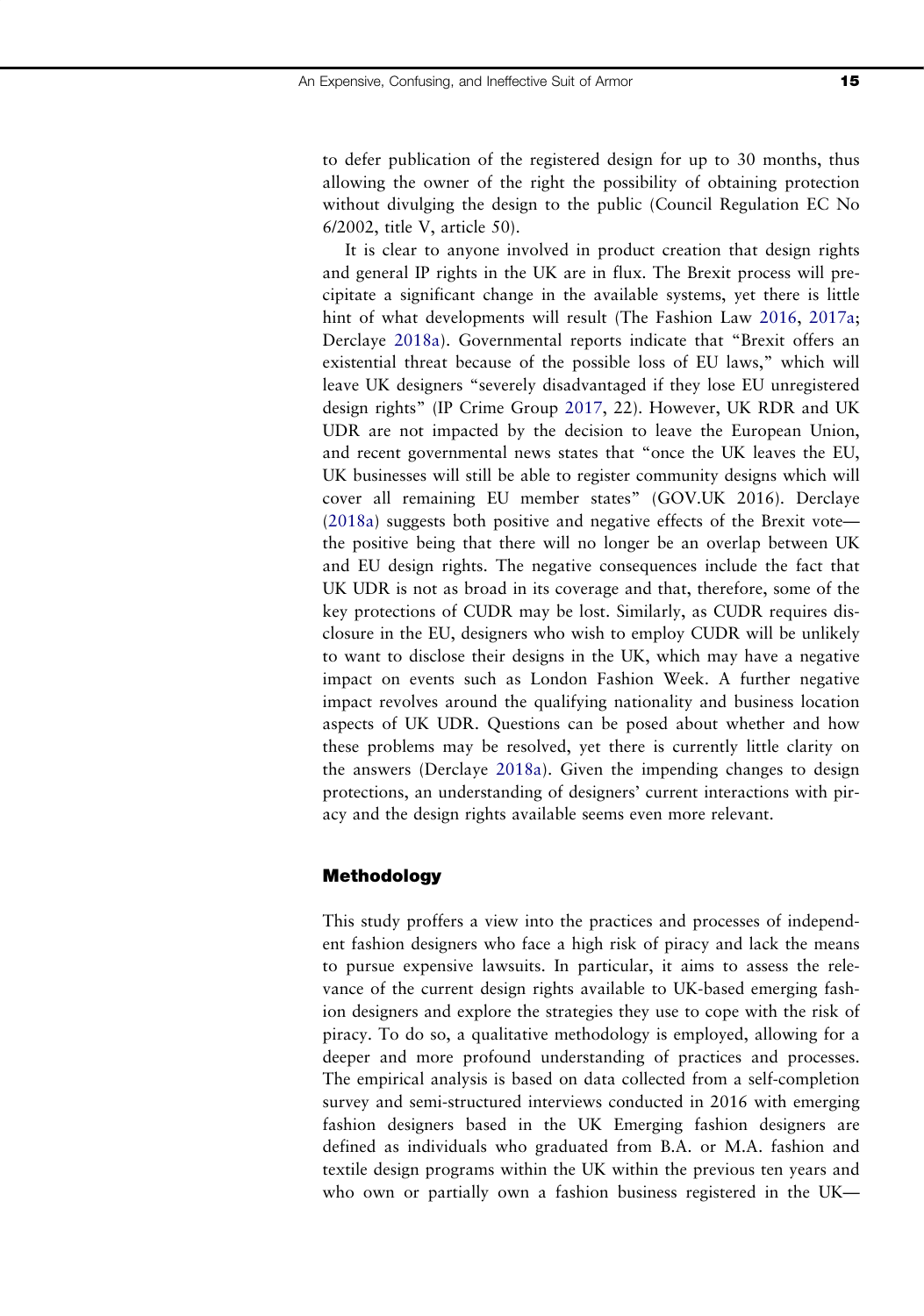usually one-person businesses or micro firms with few employees. These emerging fashion designers were contacted through the alumni networks of Universities and Colleges Admission Service (UCAS)-accredited universities, the online fashion designer directory platform Not Just a Label (NJAL), the Graduate Fashion Week Awards archive, the British Fashion Council Showroom Designers listing for A/W 2016, fashionrelated Facebook and LinkedIn groups, and by snowball sampling methods.

The questionnaire, featuring Likert scales, multiple choice and open questions, was disseminated to graduate fashion designers and sample universities via the Qualtrics online platform. The contacted universities shared it with their alumni by email and social media and the resulting 23 valid responses were thematically coded and analyzed qualitatively. Fourteen interviews were held with emerging fashion designers. Questions focused on educational backgrounds, business development, experience with piracy, knowledge and use of design rights. The interviews lasted approximately an hour each and were tape-recorded, transcribed, and coded (see [Table A2](#page-32-0)). Verbatim quotations are used throughout this paper to convey the views and experiences of the participants. All interviews are confidential and treated as anonymous.

# **Results**

## Piracy and Emerging Fashion Designers

When examining how UK-based emerging fashion designers view and experience piracy, our findings from both the semi-structured interviews and the open-ended survey questions suggest that emerging fashion designers believe that design piracy is a result or requirement of the current nature of the fashion industry. Eight of the 14 interviewed designers highlighted that piracy is frequently undertaken either by accident, or due to the speed at which firms are required to create. Four interviewees emphasized piracy's inevitability, with statements such as "you will be copied if you're an extremely talented designer" (Interviewee 8) and "things will just be copied whatever you do" (Interviewee 6) clearly indicating this perspective. Respondents shared anecdotes of copying from either their own or friends' experiences, one of the most interesting of which featured a designer employed by the fast fashion firm ASOS who was requested to copy a design from his personal collection.

Not only does this indicate the prevalence of piracy and how it functions within the industry, but also the relationships between larger and smaller firms, as highlighted in the works of Hemphill and SUK (2009), Ruff ([2017\)](#page-29-0), and Pouillard and Kuldova [\(2017](#page-29-0)). Interviewees view the divide between the power of large, copyist firms and smaller, innovating firms as too wide to enable successful design protection, though there was little indication of where the line between smaller and larger firms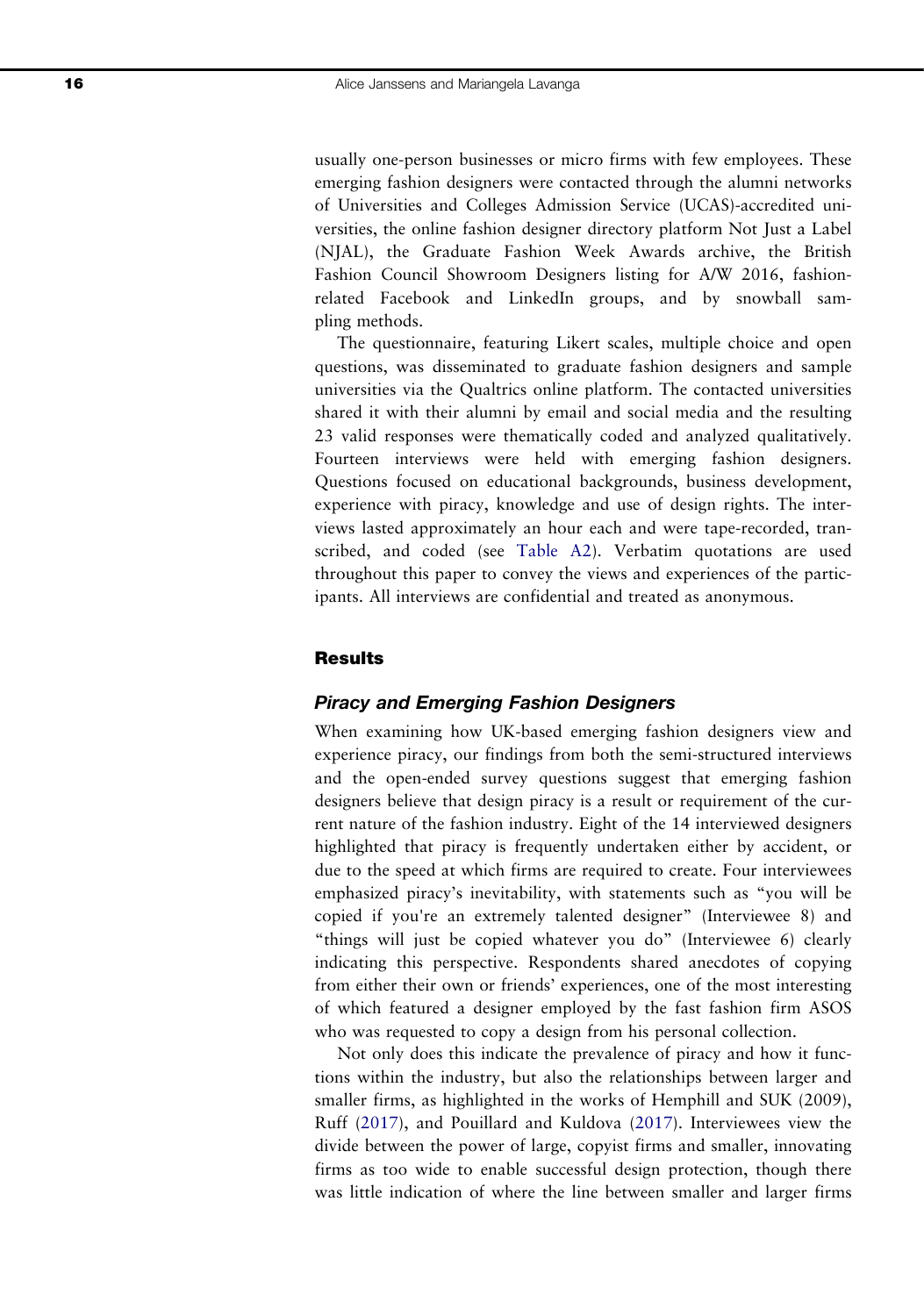<span id="page-17-0"></span>An Expensive, Confusing, and Ineffective Suit of Armor

fell, as in the case of much literature on the subject. It became evident that emerging fashion designers strongly believe that the current system features a monopoly held by large businesses, for whom the legal system does not create a boundary. In the words of one designer, less-established firms have "no chance in hell" (Interviewee 12) of defending their designs against established businesses, while action from larger firms could cause designers such as herself to "lose everything," were the situation reversed. Another designer reflected these sentiments, arguing that piracy is "taken as a given and you just hope that your whole collection is not copied" (Interviewee 5). This comment not only highlights the fatalistic view among emerging designers, but also indicates their perception of high competition within the industry, specifically against the designs and practices of established firms. This results from their lack of recognition within the industry, as well as the increased level of piracy taking place within several showcasing events and locations, such as Graduate Fashion Week, entry-level job interviews, and universities, as mentioned by three interviewees.

Two interviewees shared concerns about the unfortunate fate of smaller firms. This aligns with the studies of Beltrametti ([2010\)](#page-25-0), Hemphill and Suk [\(2009](#page-28-0)), and Ruff (2017), who stated that design theft negatively affects designers. Five questionnaire respondents similarly referenced graduate, smaller, single ownership, and young designers when asked whether piracy was an issue. These comments support the debate surrounding the Tuesday Bassen case, where the designer stated that Inditex claimed that she "had no base" as a small artist with "90k followers on Instagram, [while] they are a major corporation with 90 million customers" (Zerbo [2016b\)](#page-30-0).

Concerns regarding the impact of piracy were rife. Nonetheless, statements emphasizing the importance of piracy, as well as ideological and physical contexts to the process of designing, were also presented. This was typified within the phrases "everything is a copy" (open answer from survey respondent) and "the job of a designer is to take visual information and … assimilate it, filter it and work with it and produce something new" (Interviewee 10)—in essence, the remixing or reinterpretation referenced by David Wolfe (Blackmon [2007](#page-26-0)). The question of "to what extent something can be copied" further expressed this (Interviewee 10). One designer even admitted that he could be "a bit of piracy person" but, as he stated, "if you're not getting your ideas from culture slash somewhere else then, you know, where are you getting it from?" (Interviewee 4). This not only emphasizes the social nature and key role of context within fashion creation (Hemphill and Suk [2009,](#page-28-0) Baudrillard [1994](#page-25-0), Carter [2005\)](#page-26-0), but also provides evidence for Raustiala and Sprigman's [\(2006](#page-29-0), 2009, 2012) piracy paradox argument that copying may not necessarily be detrimental. Even so, the negative effect upon original creators and unsustainability of Beltrametti's [\(2010](#page-25-0)) piracy business model were a major focus.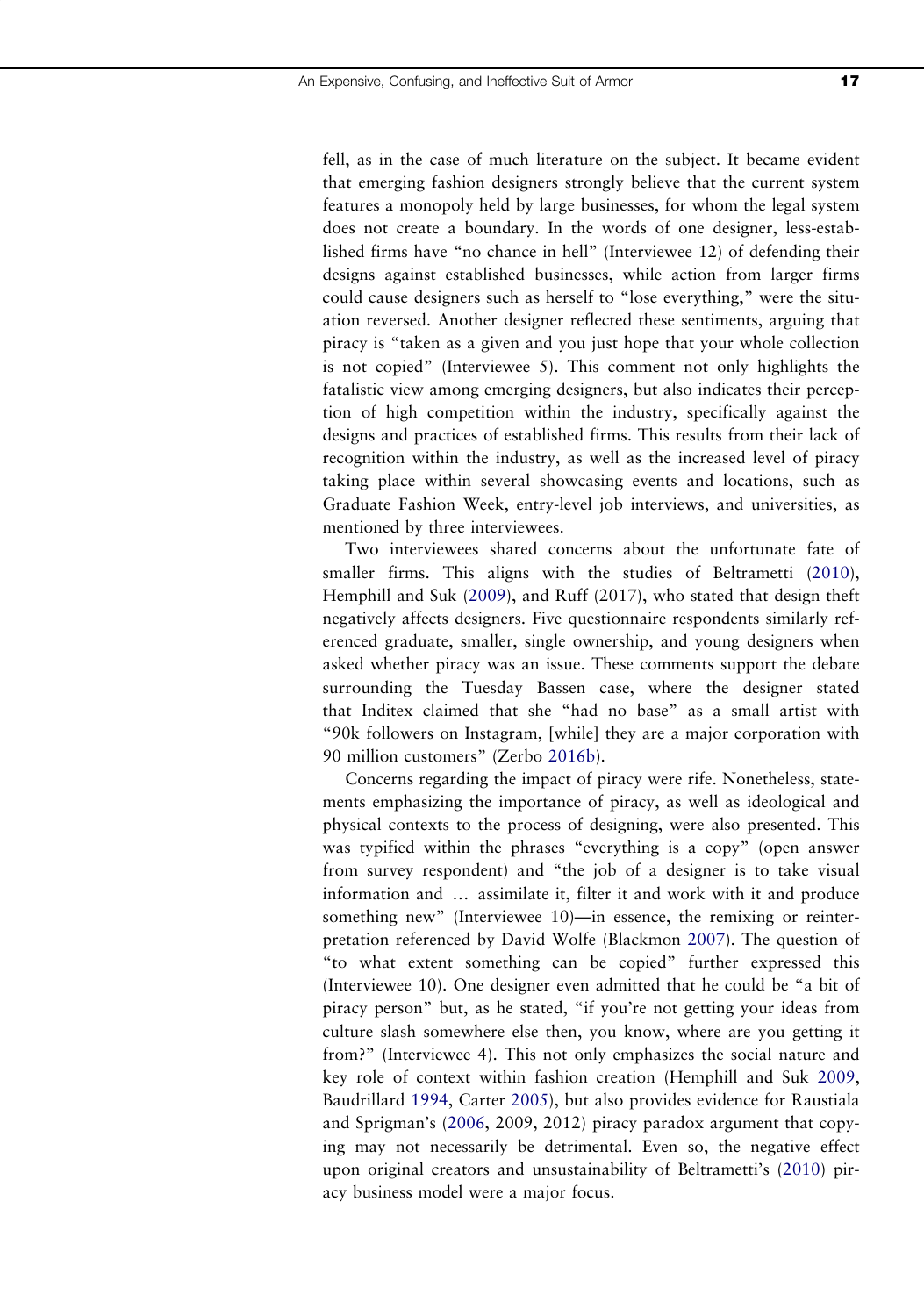As the above analysis indicates, there is a concern and an existing relationship between emerging firms and piracy. This accords with a vast amount of previous literature and provides a valid and clear context for the analysis of the design rights available to UK-based fashion designers.

# Knowledge of Design Rights

Following its analysis of piracy, this paper intends to understand how emerging fashion designers perceive and interact with the design rights available to them. Given calls by Bascavusoglu-Moreau and Tether [\(2011](#page-25-0)), Hargreaves [\(2011](#page-28-0)), Howe ([2010\)](#page-28-0), and Ahmetoglu and Chamorro-Premuzic ([2012\)](#page-25-0) for increased accessibility of information about the rights available, it was considered important to assess the awareness of our interviewees. The majority of designers' familiarity with the protections are encapsulated within the statement: "I'm not really sure that there is an Intellectual Property system for designers" (Interviewee 12). During the interview process, most respondents stated that they had little or no knowledge of their design rights, even though copyright, trademarking, and the disclosure procedure were mentioned. Of the 14 designers interviewed, only one mentioned design rights. Design disclosure's link to design rights (both European and UK-based) was predominantly unrecognized by all but one respondent, who was nevertheless unaware of the name of the procedure. The majority of interviewees were either ignorant of the design rights available to them, or of their details. Furthermore, the topic sparked two respondents to comment upon the ease of counterfeiting. This focus upon piracy instead of protection strongly indicates that designers lack knowledge of the design rights available.

A high level of dissatisfaction with the broader formalized appropriation system was found in the respondents' opinions, as demonstrated in comments such as "I think that if it was successful then more people would know about it" (Interviewee 6) and "I don't think by implementing it, it would … do much to deter someone from copying" (Interviewee 5). Most interviewees reflected on the complicated nature of the system, terming it "extremely confusing and complex" (Interviewee 12). These comments echo the argument of Pouillard and Kuldova [\(2017\)](#page-29-0) and Hargreaves (2011) regarding the web of rights available. The selectivity of the rights' protection was also highlighted by one designer's argument that the rights are relevant to designers who "need" (Interviewee 10) them—established fashion houses. However, this yet again introduces the debate surrounding firm size and establishment.

Designers also expressed concerns regarding the restrictions that design rights may create. This was voiced in the comment "if you put too many rules then you start cutting all the creativity that people can have, because today—what are you going to launch?" (Interviewee 9). Not only does this imply that designers believe the predominant number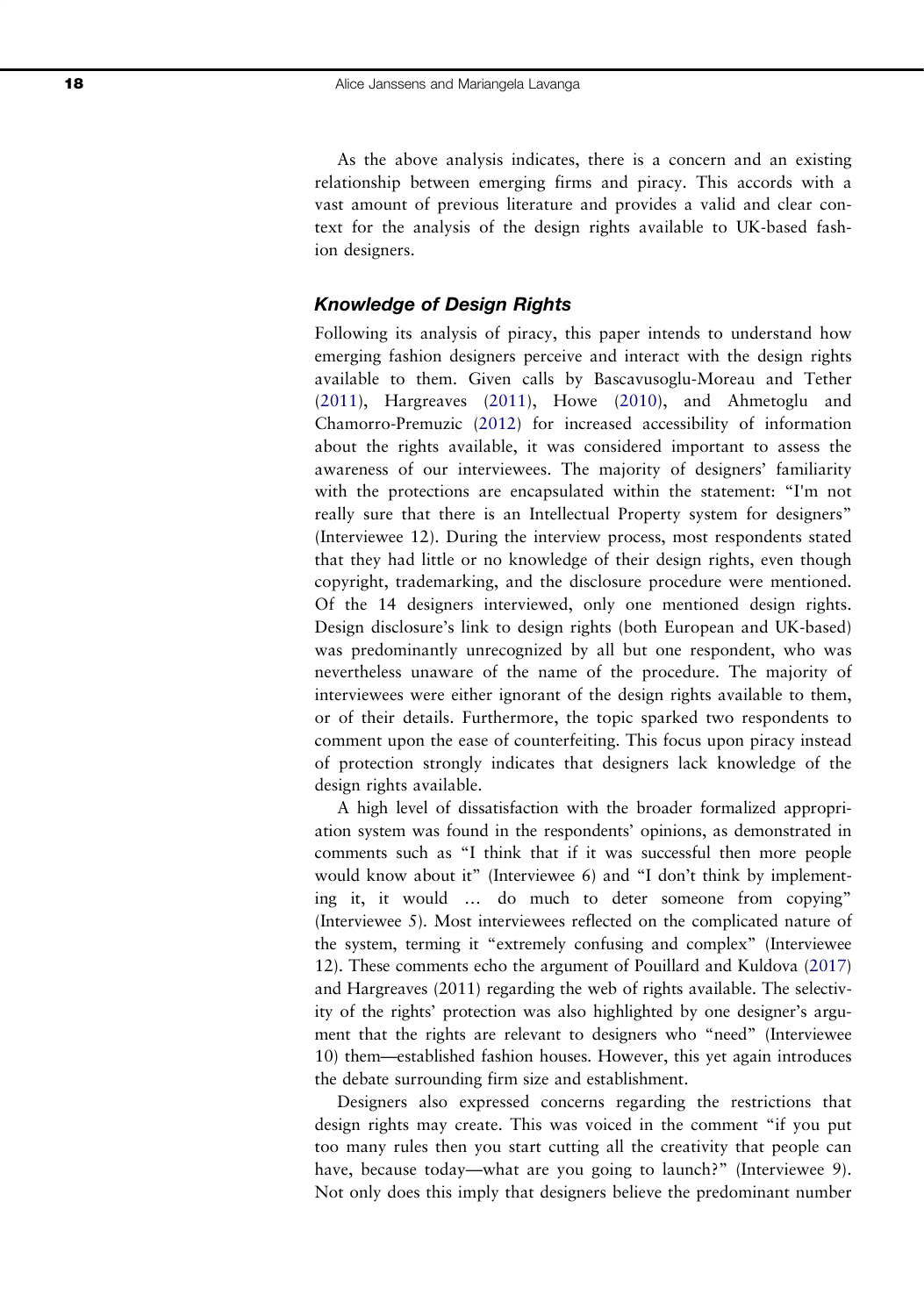<span id="page-19-0"></span>of products are reinterpretations of previous styles, but it also voices a concern that design rights are restrictive to innovation. This argument overtly supports the conclusions of Raustiala and Sprigman ([2006,](#page-29-0) [2009](#page-29-0), [2012\)](#page-29-0), linking them to UK fashion and proposing questions about design rights and, more generally, IP protections' applicability to the fashion sector.

The irrelevance of design rights to emerging designers was also discussed in relation to the disparate speeds of the fashion industry and the legal system. While seven interviewees highlighted the velocity of the industry, four argued that current protections are not applicable to fashion due to this rapidity, its seasonal nature, and its tendency to foster Raustiala and Sprigman's ([2006\)](#page-29-0) induced obsolescence. It therefore appears that design rights may be more applicable to designs that are crafted for extended lifetimes or signature works, as indicated by the grace period available for UK RDR and CRDR (CFE [2012](#page-26-0)). Yet, given that the current focus of the fashion industry is upon fast products (Carter-Silk and Lewiston [2012](#page-26-0); Segre Reinach 2005) and emerging designers' need to establish their brands within this context, such rights appear somewhat irrelevant.

Fashion's social nature further appeared in the discussion of the irrelevance of design rights. Three interviewed designers stated that design rights were not applicable due to the traditional nature of their products (including bridal dresses and sportswear), which were augmented with ornamentation that the designers believed to be unprotected by the current system of rights. This confirms that there may be certain designs and even segments in the fashion industry, such as the bridal sector, to which design rights are less relevant. As one bridal designer stated, "there are some designs that I don't really think belong to anyone" (Interviewee 3). This not only illustrates design appropriation issues and the debate surrounding remixing, but also industry segmentation—a key consideration for the future development of rights.

Moreover, the designers mentioned the difficulty of assessing the independent creation of a product. One designer stated, "you can never say that [another designer] copied, because they might just have thought up the same thing" (Interviewee 7). This is an issue that makes tracing and protecting designs online even more complicated and highlights the importance of collecting design documents in order to provide evidence against infringement.

# Strategies for Dealing with the Risk of Piracy

Considering the arguments presented within the literature review and the results illustrated above, it is clear that emerging designers' use of design rights is low due to its lack of suitability for small firms, the absence of easily accessible information upon its functions, and its questionable relevance to the fashion industry. How do emerging designers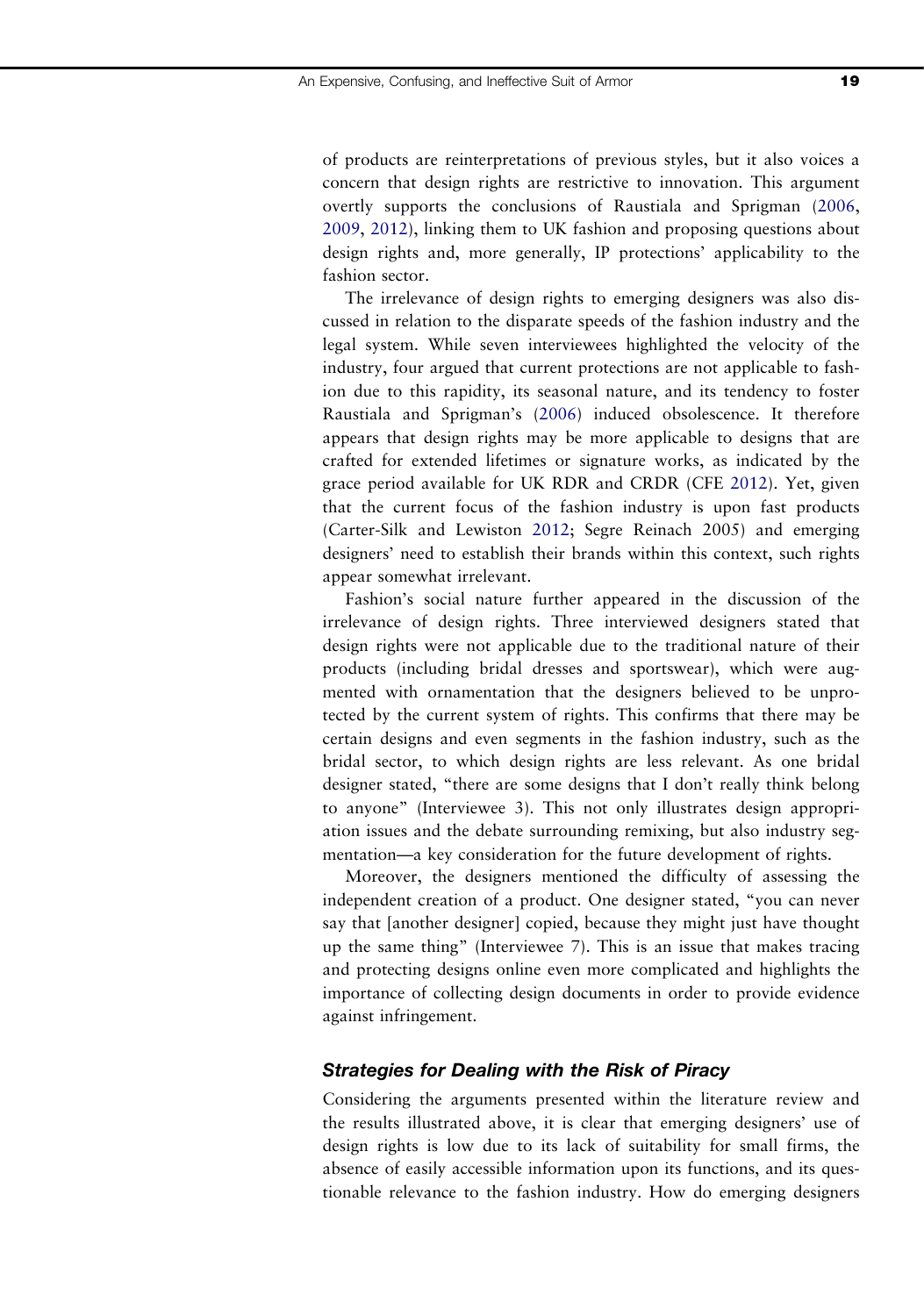<span id="page-20-0"></span>deal with the risk of piracy in their design, manufacturing, promotion, and distribution strategies?

# Design Phase

Within the design phase, three respondents acknowledged the need to disclose their designs with a dated record and an image. This action would signify ownership. The method would enable respondents to employ UK UDR, depending on their nationality, and CUDR. However, there was no recognition of this connection. The procedure, when identified by two respondents, was described as copyrighting, which involves a similar method but does not typically defend fashion works (UK Copyright Services [2004](#page-30-0)).

Another strategy identified as a means of protection was the maintaining of an audit trail of date-stamped envelopes, yet again identified as a "cheap way of copyrighting" (Interviewee 4). This would act as future evidence of independent creation and novelty of design, thus constituting design documentation for all four design rights. This was only cited by two of the 14 designer interviewees. Furthermore, this method was not deemed "foolproof" (Interviewee 4). The procedure is a form of protection that functions to support both copyrighting and design rights, but its connection to the rights was, yet again, unacknowledged by the interviewees.

A compelling theme apparent within the interviews was the designers' use and perception of formal and informal classification for appropriation strategies. One designer stated that they employed "nothing formal" (Interviewee 3), while another referred to the method that they use as feasible "if you can't afford proper copyrighting" (Interviewee 4). A third stated that they "don't know any proper ways of protecting" (Interviewee 11), despite previously discussing design disclosure. The use of the words "formal" and "proper" indicates a number of levels of protection: the formalized and proper system, or the less formal and unofficial—a classing of the protection strategies within the views of the designers which has been highlighted by Blind et al. [\(2006](#page-26-0)). In the first designer's statement, it is not clear whether the formal or informal system is preferable; however, the second appears to derogate their actions by stating that they are either not respected or not as effective. It appears that these secondary strategies are a more feasible option for firms with less spending power.

#### Manufacturing Phase

Within the manufacturing phase, one strategy employed to guard against piracy was sustainability. Seven of the 14 interviewees emphasized the sustainability ethos of their collections in terms of fabric selection and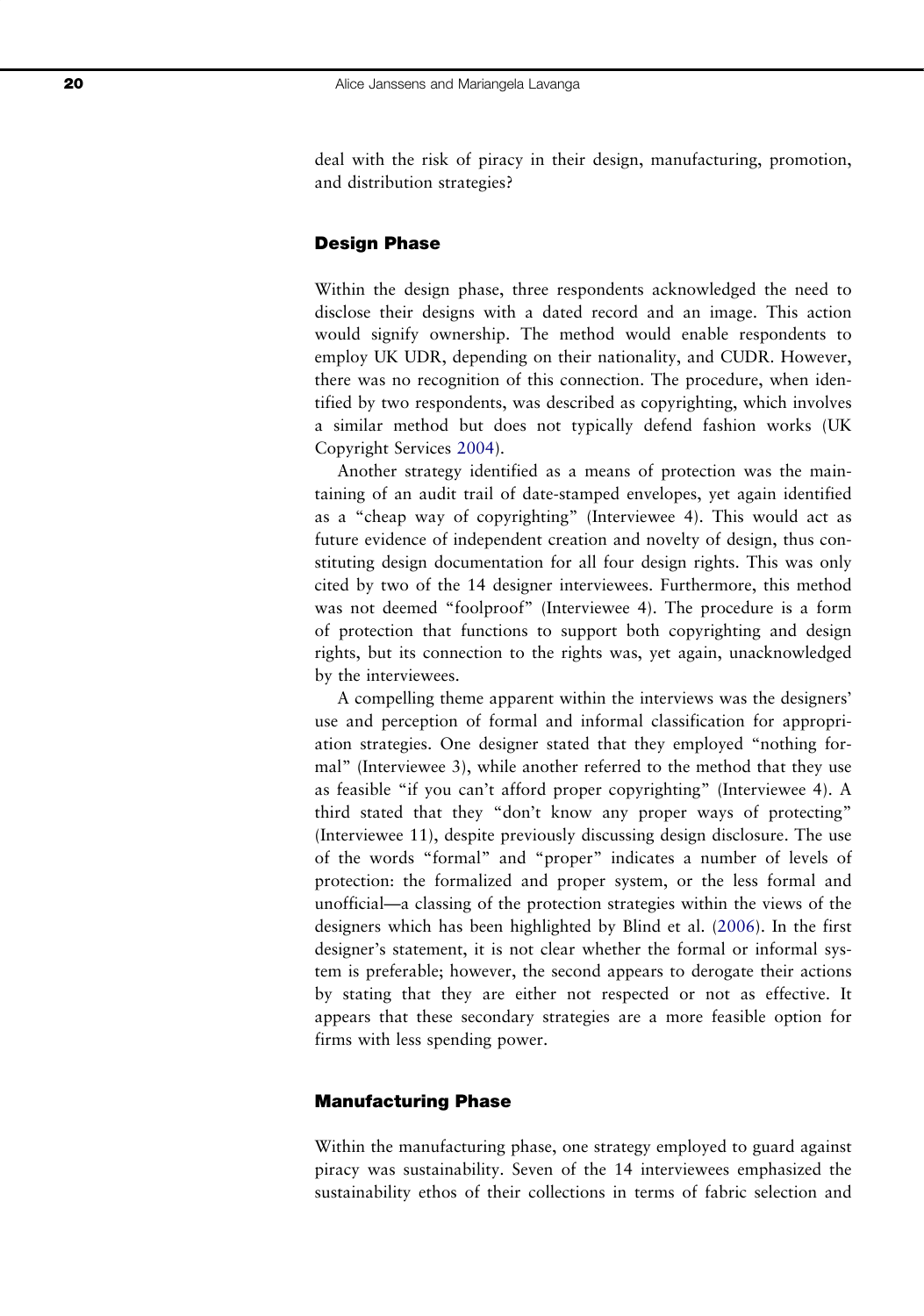<span id="page-21-0"></span>manufacturing. Given the recurrence of this topic across a number of interviews, it was deemed to be an important inductive code. Textiles and materials as manifestations of sustainability and informal protection mechanisms were a key focus for two designers. One designer cited his production of sustainable fabrics as the key form of innovation of his business:

I guess it's a kind of technical innovation in natural fabrics and in putting new things together and I'm working with people who … are growing different kinds of plants in the UK which have never been grown before here in order to autonomously make fabric.

#### (Interviewee 5)

This focus was vital to the ethos of his firm and acted as a guard against piracy. As the interviewee stated, "the kind of material choices … would be very difficult for somebody else to replicate and very difficult for somebody to manufacture" (Interviewee 5), be they a reputed producer, manufacturer, or maker at home. The use of material as a form of appropriation mechanism is evident, but were the material itself to be protected for its technical innovation, patent, rather than design rights, may apply (WIPO [2005\)](#page-30-0). In this case, though UK RDR, CUDR, and CRDR can protect the appearance of the entire or part of a product resulting from the texture or material of the object, such protections seem irrelevant.

Not only the textile and materials employed in manufacturing, but also the production location was seen as a strategic platform for protection against design piracy. Three designers mentioned the fear of outsourcing their production to Indian and Asian markets, with one stating "I don't want to manufacture anything in China because I don't want anyone getting hold of my designs" (Interviewee 2). This, the designer suggests, results from the fact that "you can't track where your design is going if you're manufacturing it abroad" (Interviewee 2). One designer even mentioned the role of manufacturing locations in piracy in relation to shared factories, as her friends had "found like someone else who manufactures in their factory basically using … their patterns" (Interviewee 1). For this reason, the designer only manufactures in her own location, ensuring that she and her employees have complete control over the process.

Sustainable production was identified by a number of designers as a reaction to the current nature of the fashion industry, viewed as an unsustainable incubator of consumerism, fast fashion, and design piracy. Two designers expressed their disgust with the current industry, calling it "boring" (Interviewee 5) and critiquing the speed and quality of products, in accordance with the views of Beltrametti [\(2010](#page-25-0)) and Hemphill and Suk ([2009\)](#page-28-0). Yet, along with this critique, another interviewee called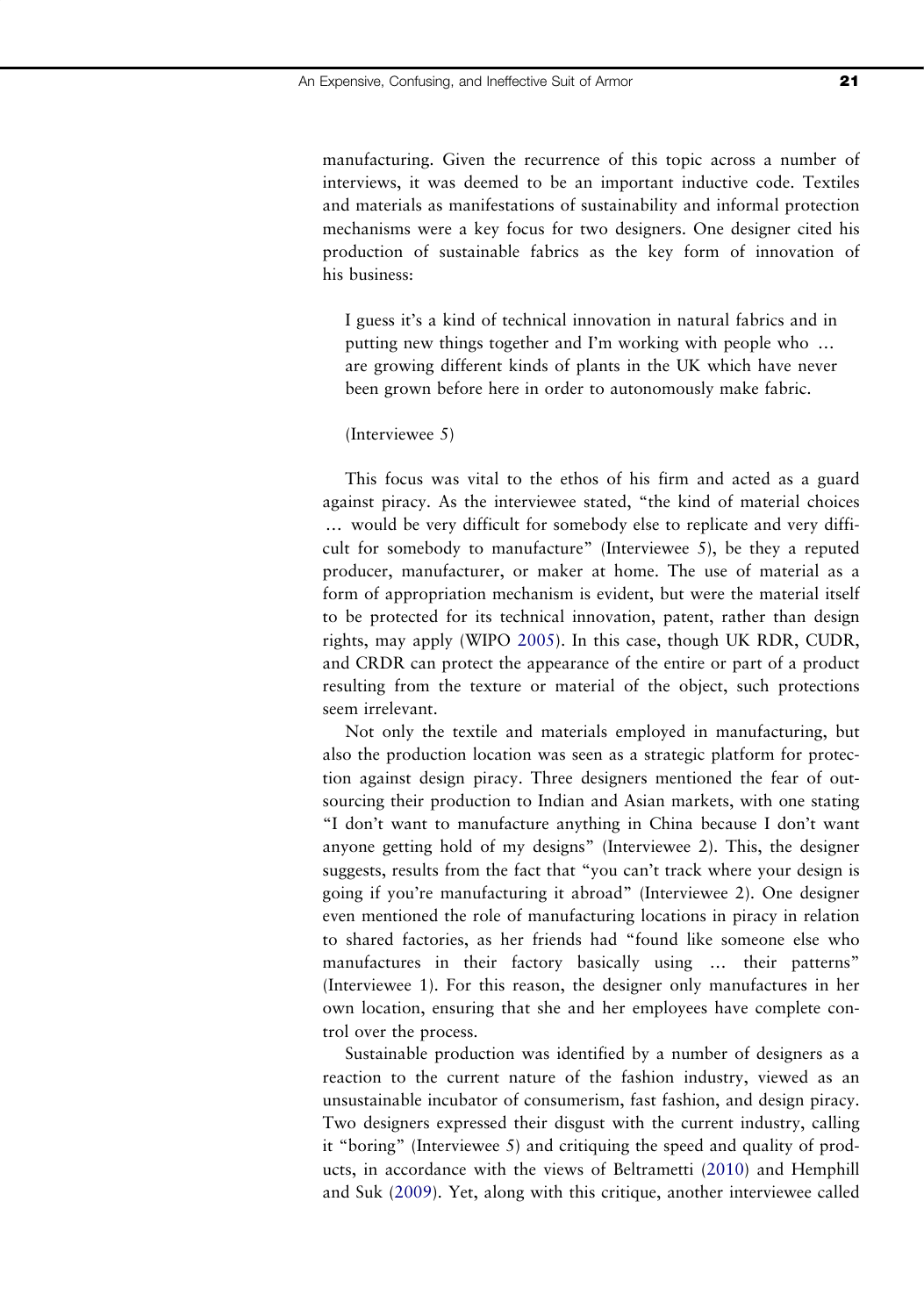sustainability an aspect of the trend-focused nature of the industry, stating "sustainability came as a result of the design piracy trend … sustainability in itself is a trend in response to the consumerism" (Interviewee 10). This indicates not only the reactionary nature of sustainable fashion firms, but also presents a somewhat negative view of the movement and its longevity. The argument contextualizes the above comments regarding manufacture location, the use of materials, and also the lack of appeal of the current industry for the interviewed designers. Nonetheless, it bypasses the control and protection aspect of the sustainability ethos upon which its participants focus.

#### Promotion and Distribution Phase

Within the promotion and distribution phases, protection strategies related most often to digitization—its importance to the contemporary fashion market and the relationship between fashion piracy, intellectual property, and digital tools. Of the 14 designer interviewees, nine mentioned the role of digitization or digital technology. Designers highlighted their importance in relation to marketing and brand development, their interrelationship with piracy, and use as an appropriation mechanism or tool for addressing the risk of piracy.

The importance of digitization to emerging designers appeared through respondents' focus upon marketability and the role of brand stories. These, according to one interviewee, can be succinctly represented through the use of websites and applications such as Pinterest and Instagram, media which allow for designers "not just to present a product" (Interviewee 10). One designer highlighted this extended use by explaining that their company's blog involves information about "repair, reuse [and] laundering" (Interviewee 1). Social media tools, this designer emphasized, are some of the best mechanisms for marketing and communication for smaller firms.

Interviewees also emphasized the indispensability of digital tools for the publication of designs, a strategy against piracy. In the discussion of design disclosure, though unrecognized for its connection with the rights, two interviewees emphasized the importance of digital mechanisms and social media (e.g., newsletters, Facebook, Instagram, Pinterest).

However, the mediatization of fashion, cited by Rocamora [\(2017](#page-29-0)), has also increased the risk of piracy. One designer addressed her fear of sharing her designs on social media due to the threat of piracy, while being encouragement to do so by representatives of fashion design education during degree programs. As she stated:

At university they very much encourage you to share your work online, on social media platforms, and to share your design process … even before your collection was finished … However,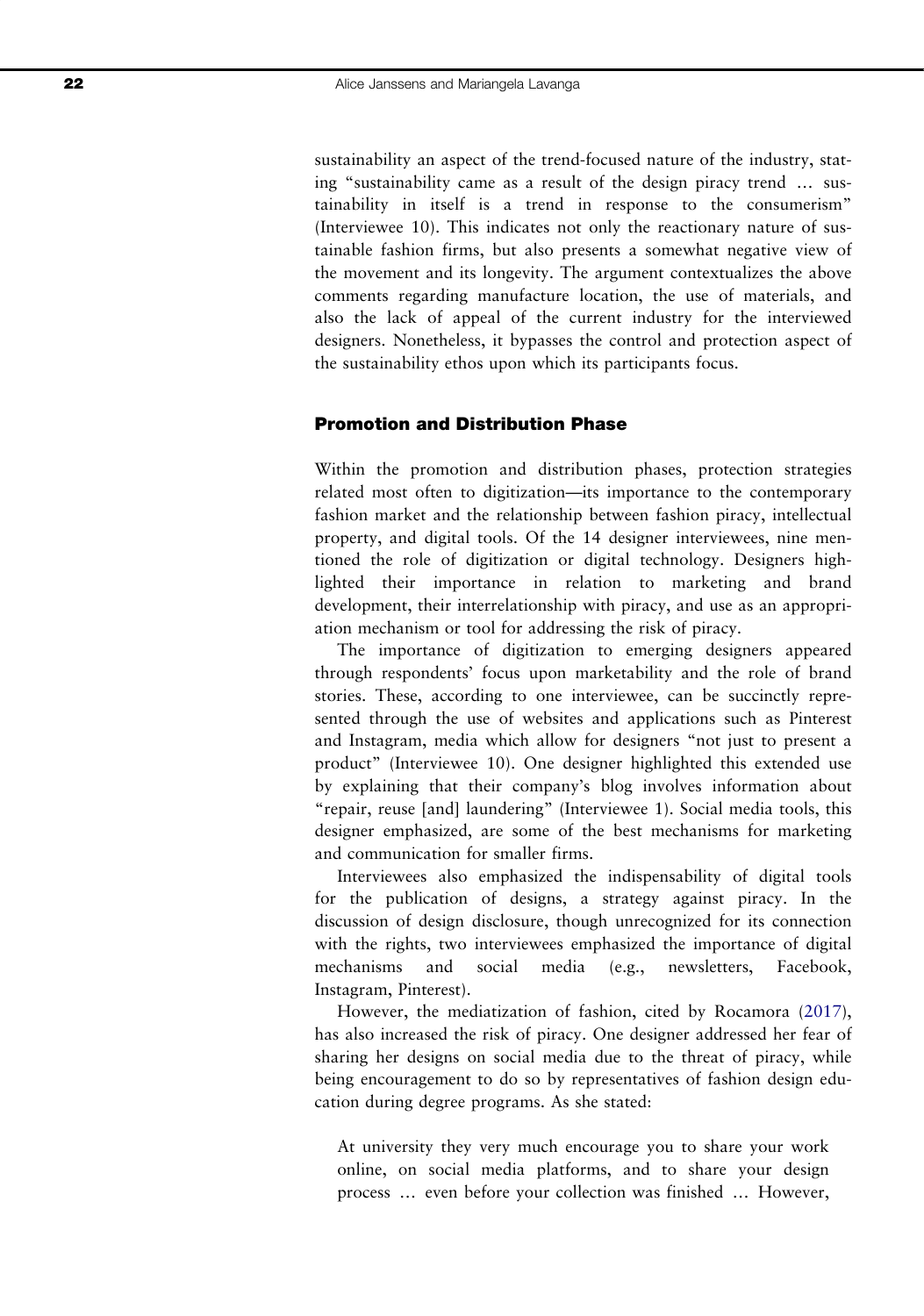… I didn't really want to share all of that information before I'd even put my collection out because … it's easy for somebody else to copy that straight away. (Interviewee 6)

This view was shared by two other interviewees, who stated that some designers will start posting images of their work online in their first year of study, which raises issues of design protection. A cogent suggestion for design students to be taught to "at least … put a watermark on a picture" (Interviewee 7) highlights the need for education about design protection and care for the work of emerging designers. This indicates a similar disparity between the role of fashion design education and students' awareness of piracy to that discussed above. It becomes apparent that the education system for emerging fashion designers does not focus on the importance of retaining designs, but instead on their publication. This may be useful for reputation development, but similarly detrimental to the future careers of those students. This indicates the issues raised by defending designs and marketing young firms while ensuring their protection.

A cogent concern presented in the open response section of the survey was that piracy "stunts the desire to promote online" (open answer from survey respondent). Not only does this allude to the impact that design piracy may have upon firms' actions, but it is pertinent given the growing importance of digital tools to the fashion industry. The comment suggests that the locus of piracy may not just be the physical market, but also online mechanisms, limiting designers' freedom upon a potentially key sales platform. One interviewed designer highlighted the fact that she had retracted a number of her works from online platforms. She "was just putting [her] stuff everywhere … and now [she's] very careful," as she realized that "once you put something on the internet you can't really get rid of it" (Interviewee 2). This not only threatened her designs, but was exacerbated by the lack of credit given on websites such as Pinterest where members can pin things without giving credit. Another designer had experience of finding a similar design appearing and a number of her followers recognizing the similarity, but there not being a course of action she could follow to protect the design, typified by the phrase "there's nothing I could have done about it" (Interviewee 7). This resignation indicates the negative power of digitization on fashion design protection as, due to the depth of the digital world, it is almost impossible to keep track of image use. This resulted in one designer expressing that they will never display a full design on their website, but instead share "close-ups of some finishing and … the inside of a garment to show the quality of the workmanship rather than the whole design" (Interviewee 12). This was expressed as a limiting, but necessary, precaution to protect their designs and firm.

Nonetheless, one designer cited social media as a shaming mechanism, according with the findings of McRobbie et al. [\(2016](#page-28-0)). The designer argued that "naming and shaming" (Interviewee 1) on social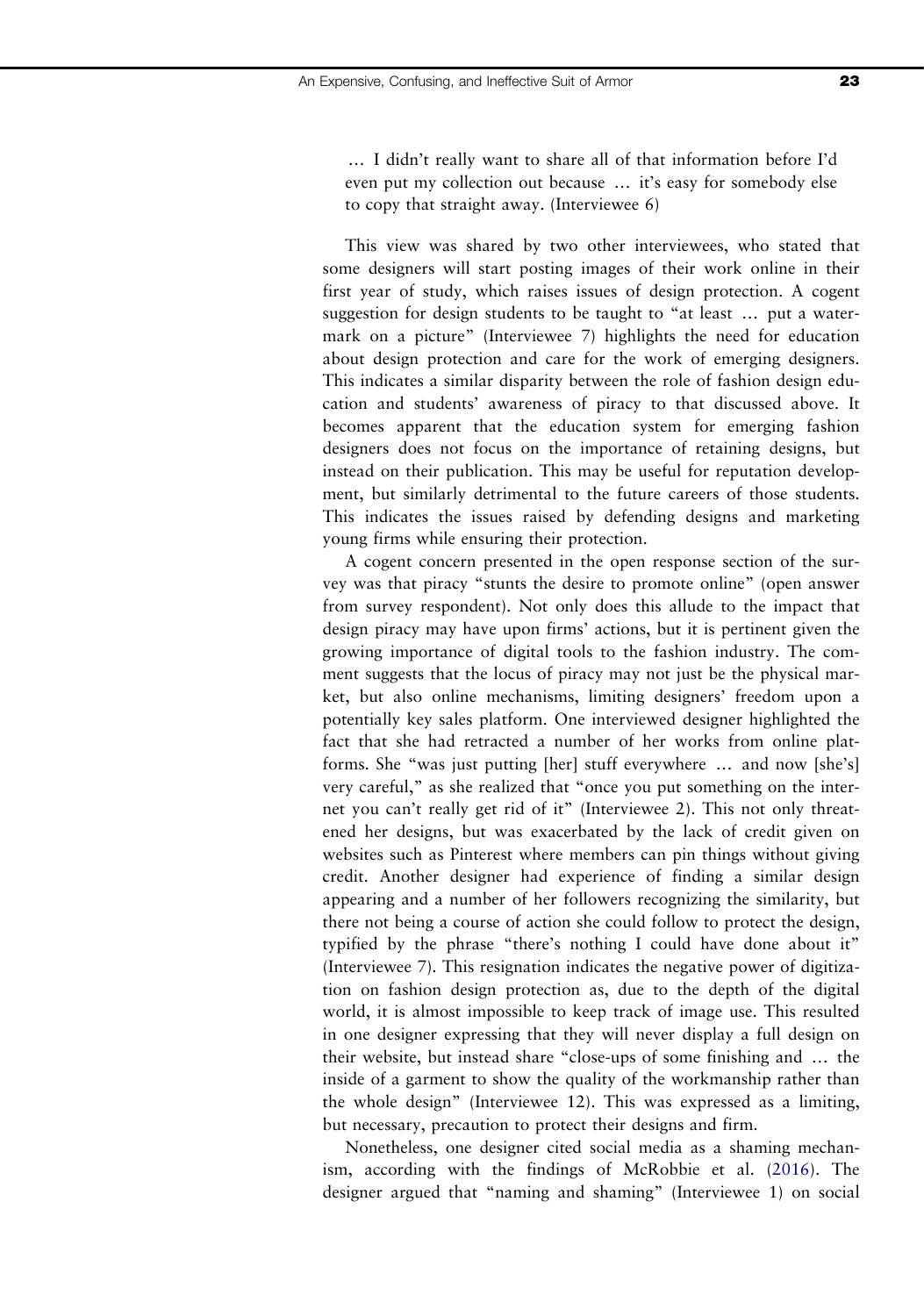<span id="page-24-0"></span>media may be the only way to combat pirating brands. This comment was supported by another interviewee, who stated that "social media is cruel, but very good" for highlighting piracy where smaller designers can "absolutely harass" (Interviewee 2) pirating firms, as evident in the abovementioned Bonnie Cashin case. Reference was also made to the case of Mati Ventrillon, the Shetland Islands Fair Isle designer who staged a successful social media campaign against Chanel in 2015 (Stansfield [2015](#page-29-0)). However, as the designer stated, this sort of action is quite difficult. Such a comment clearly indicates the difficult balance that currently exists between promotion and protection and the concerns of young fashion designers entering the market.

# Conclusion

This study set out to understand how UK-based emerging fashion designers deal with piracy in the digital era, their use and perception of design rights available, and in particular their strategic choices in terms of design, production, promotion, and distribution phases. Considering the impact of fashion design piracy, strategies employed to avoid it, and the role of UK and EU registered and unregistered design rights in safeguarding designs, it posed the question as to how the risk of piracy and the available protections against it impact designers' strategies within both online and offline environments. More broadly, it queried to what extent design rights are relevant to independent fashion designers. It was not the aim of this paper to generalize the results, but to proffer insight into the practices and strategies UK-based emerging designers may use to cope with the risk of piracy.

From the above analysis, it is evident that the design rights available are not relevant to all fashion design firms, specifically to the practices of emerging fashion designers. Piracy is predominantly viewed as the action of large firms, while the design rights available are also deemed to be better suited to large, or more established, firms which have the resources and opportunity to employ expert legal assistance. Emerging fashion designers lack knowledge of the rights available to them, and generally regard the current design rights as irrelevant to their firms. This view is supported by their belief in the inevitability of piracy, which is considered detrimental to emerging designers' practices, but also key to fashion innovation. Some designers use aspects of the available design rights without recognizing them for what they are, or employ informal protection mechanisms to abet piracy. These included the keeping of design documentation, online and offline disclosure of designs, selection of high-quality textiles and materials, use of local or private manufacturing locations, selectivity in online presence, balancing of protection and promotion online, and use of naming and shaming strategies.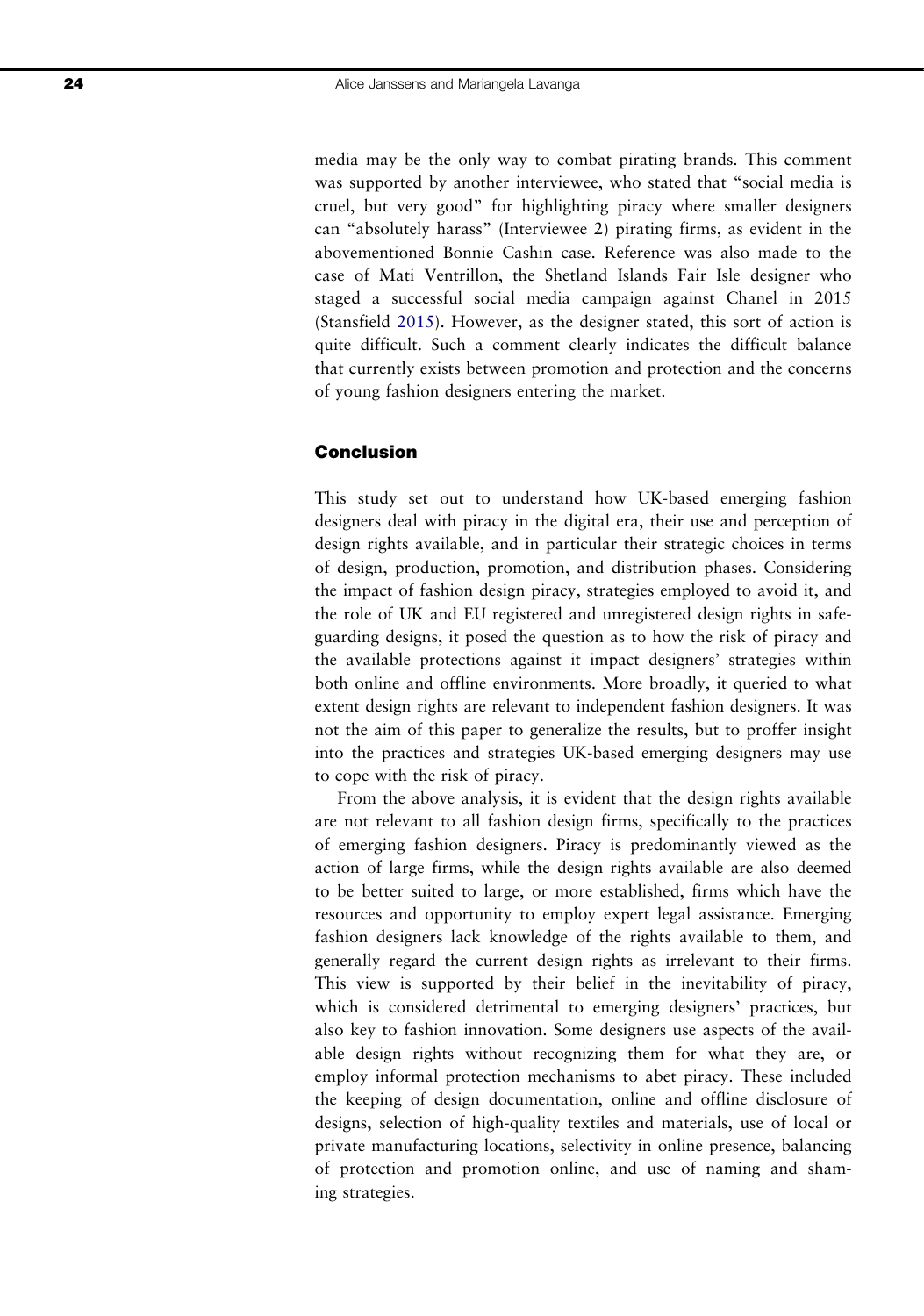<span id="page-25-0"></span>Along with the Raustiala and Sprigman's ([2006\)](#page-29-0) "piracy paradox," two new paradoxes have emerged in the discussion of designers' strategies to deal with piracy. The first is the "digital paradox," whereby digital tools and platforms are viewed as threatening aids to piracy, but also act as protection mechanisms and tools for implicating pirating firms. The second is the "sustainability paradox," whereby sustainable fabrics and designs, due to their potential for extended lead times (Beltrametti 2010) and frequent disassociation with the fast trend cycles of fashion, may be the fashion products most likely to suit the current design rights available, but that these items, due to their materials, designs, or motivation, may in turn be the least likely to require design protection.

#### Disclosure Statement

The authors certify that they have no affiliations with or involvement in any organization or entity with any financial interest, or non-financial interest in the subject matter or materials discussed in this manuscript.

# **References**

- Acerbi, A., S. Ghirlanda, and M. Enquist. [2012.](#page-6-0) "The Logic of Fashion Cycles." Plos One 7 (3): 1–9 doi:10.1371/journal.pone.0032541.
- Ahmetoglu, G., and T. Chamorro-Premuzic. [2012.](#page-8-0) "Design Rights and Innovation: A Psychometric Analysis." In The Development of Design Law Past and Future: From History to Policy, edited by A. Carter-Silk and M. Lewiston, 99–149. Intellectual Property Office Report. Newport: Intellectual Property Office. ISBN: 978-1-908908- 36-0. [https://www.gov.uk/government/publications/the-development](https://www.gov.uk/government/publications/the-development-of-design-law-past-and-future)[of-design-law-past-and-future](https://www.gov.uk/government/publications/the-development-of-design-law-past-and-future)
- Arundel, A. [2001.](#page-7-0) "The Relative Effectiveness of Patents and Secrecy for Appropriation." Research Policy 30 (4): 611–624.
- Bascavusoglu-Moreau, E., and B. Tether. [2011](#page-8-0). Design Economics Chapter Two: Registered Designs  $\mathfrak{G}$  Business Performance — Exploring the Link. Intellectual Property Office Report. Newport: Intellectual Property Office. [doi:10.2139/ssrn.2707111](http://doi:10.2139/ssrn.2707111).
- Baudrillard, J. [1994.](#page-5-0) Simulacra and Simulation. Ann Arbor: University of Michigan Press.
- Beltrametti, S. [2010](#page-4-0). "Evaluation of the Design Piracy Prohibition Act: Is the Cure Worse than the Disease? An Analogy with Counterfeiting and a Comparison with the Protection Available in the European Community." Northwestern Journal of Technology and Intellectual Property 8 (2): 145–173.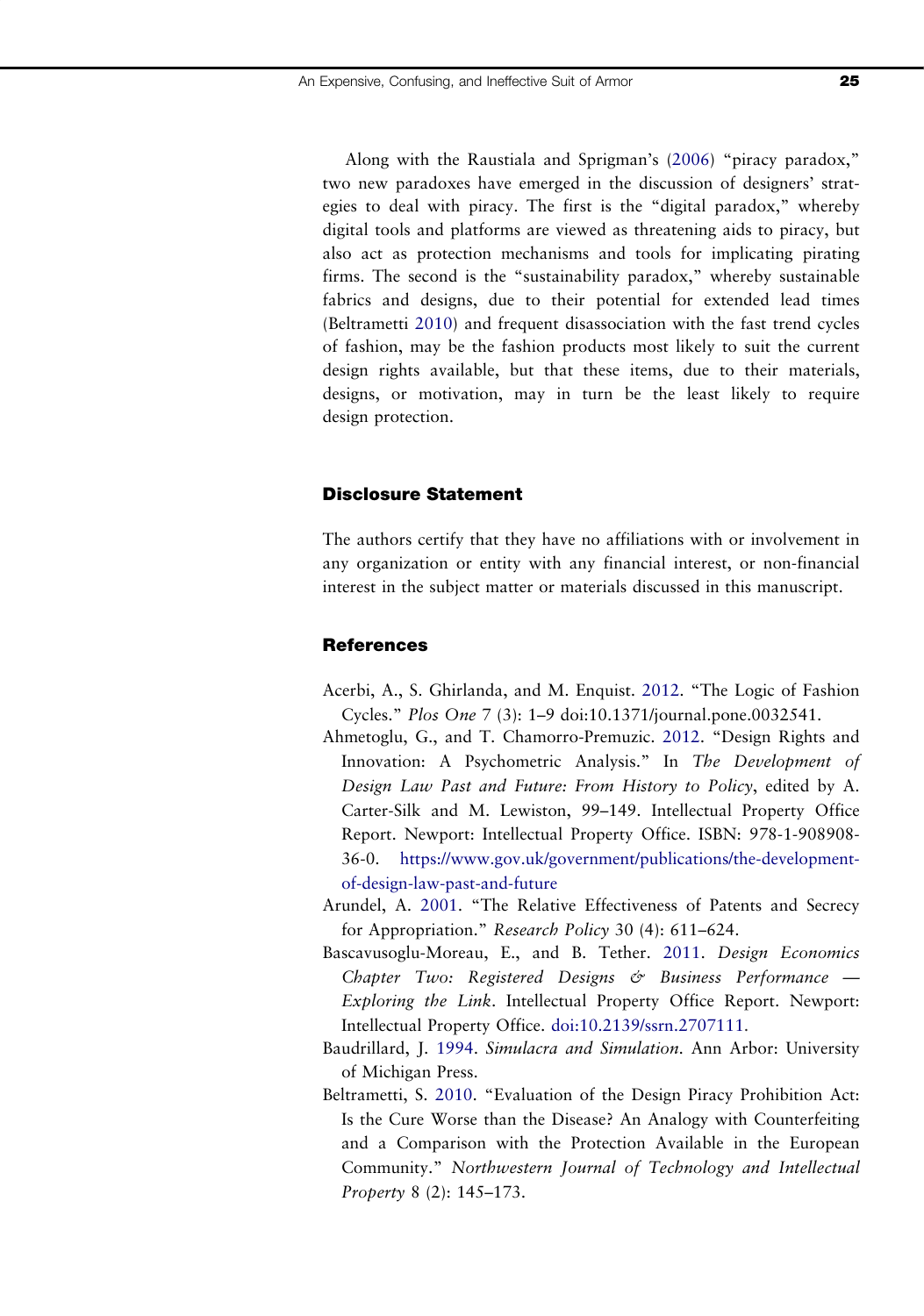- <span id="page-26-0"></span>Blackmon, L. [2007.](#page-5-0) "The Devil Wears Prado: A Look at the Design Piracy Prohibition Act and the Extension of Copyright Protection to the World of Fashion." Pepperdine Law Review 35 (2):107–159.
- Blind, K., J. Edler, R. Frietsch, and U. Schmoch. [2006](#page-7-0). "Motives to Patent: Empirical Evidence from Germany." Research Policy 35 (5): 655–672.
- Brooke, E. [2013.](#page-6-0) "Why 3D printing will work in fashion." TechCrunch. July 20. [http://techcrunch.com/2013/07/20/why-3d-printing-will-work](http://techcrunch.com/2013/07/20/why-3d-printing-will-work-in-fashion/)[in-fashion/](http://techcrunch.com/2013/07/20/why-3d-printing-will-work-in-fashion/)
- Carter, M. [2005](#page-5-0). Fashion Classics from Carlyle to Barthes. Oxford: Berg.
- Carter-Silk, A., and M. Lewiston. [2012.](#page-3-0) "The Development of Design Law Past and Future: From History to Policy Executive Summary." In The Development of Design Law Past and Future: From History to Policy edited by A. Carter-Silk and M. Lewiston, 5–12. Intellectual Property Office Report. Newport: Intellectual Property Office. ISBN: 978-1-908908-36-0. [https://www.gov.uk/government/publications/the](https://www.gov.uk/government/publications/the-development-of-design-law-past-and-future)[development-of-design-law-past-and-future](https://www.gov.uk/government/publications/the-development-of-design-law-past-and-future)
- Caves, R. [2000](#page-3-0). Creative Industries: Contracts Between Art and Commerce. Cambridge, MA: Harvard University Press.
- CFE (Centre for Fashion Enterprise). [2012](#page-3-0). Intellectual Property in the Fashion Design Industry: Design Rights. London: Centre for Fashion Enterprise. [http://www.fashion-enterprise.com/wp-content/uploads/](http://www.fashion-enterprise.com/wp-content/uploads/2015/05/CFE-IP-DesignRights-Download1.pdf) [2015/05/CFE-IP-DesignRights-Download1.pdf](http://www.fashion-enterprise.com/wp-content/uploads/2015/05/CFE-IP-DesignRights-Download1.pdf)
- Collopy, D., T. Drye, F. Koempel, P. Jenner, and C. Carey. [2017.](#page-6-0) Share and Share Alike: The Challenges from Social Media for Intellectual Property Rights. Intellectual Property Research: IP in general and IP Crime and Enforcement for Businesses and Consumers. Newport: Intellectual Property Office.
- Conlon, S. [2016.](#page-7-0) "Zara's Owner Responds to Artist's Copy Claims." Vogue. July 21. [http://www.vogue.co.uk/article/zara-responds-copy](http://www.vogue.co.uk/article/zara-responds-copyright-claims-tuesday-bassen)[right-claims-tuesday-bassen](http://www.vogue.co.uk/article/zara-responds-copyright-claims-tuesday-bassen)
- Copyright, Designs and Patents Act [1988](#page-10-0) c. 48 (revised version). London: Parliament of the United Kingdom. [https://www.legislation.](https://www.legislation.gov.uk/ukpga/1988/48/contents) [gov.uk/ukpga/1988/48/contents](https://www.legislation.gov.uk/ukpga/1988/48/contents)
- Council Regulation (EC) No 6/2002 of 12 December 2001 on Community Designs (OJ EC No L 3 of 5.1.2002, p. 1) (amended version) The Council of the European Union. [https://euipo.europa.eu/tun](https://euipo.europa.eu/tunnel-web/secure/webdav/guest/document_library/contentPdfs/law_and_practice/cdr_legal_basis/62002_cv_en.pdf)[nel-web/secure/webdav/guest/document\\_library/contentPdfs/law\\_and\\_](https://euipo.europa.eu/tunnel-web/secure/webdav/guest/document_library/contentPdfs/law_and_practice/cdr_legal_basis/62002_cv_en.pdf) [practice/cdr\\_legal\\_basis/62002\\_cv\\_en.pdf](https://euipo.europa.eu/tunnel-web/secure/webdav/guest/document_library/contentPdfs/law_and_practice/cdr_legal_basis/62002_cv_en.pdf)
- Department for Exiting the European Union. [2017.](#page-2-0) "Walker praises Britain's booming fashion industry." GOV.UK. February 22. [https://](https://www.gov.uk/government/news/walker-praises-britains-booming-fashion-industry) [www.gov.uk/government/news/walker-praises-britains-booming-fash](https://www.gov.uk/government/news/walker-praises-britains-booming-fashion-industry)[ion-industry](https://www.gov.uk/government/news/walker-praises-britains-booming-fashion-industry)
- Derclaye, E. [2010](#page-3-0). "Are Fashion Designers Better Protected in Continental Europe than in the United Kingdom? A Comparative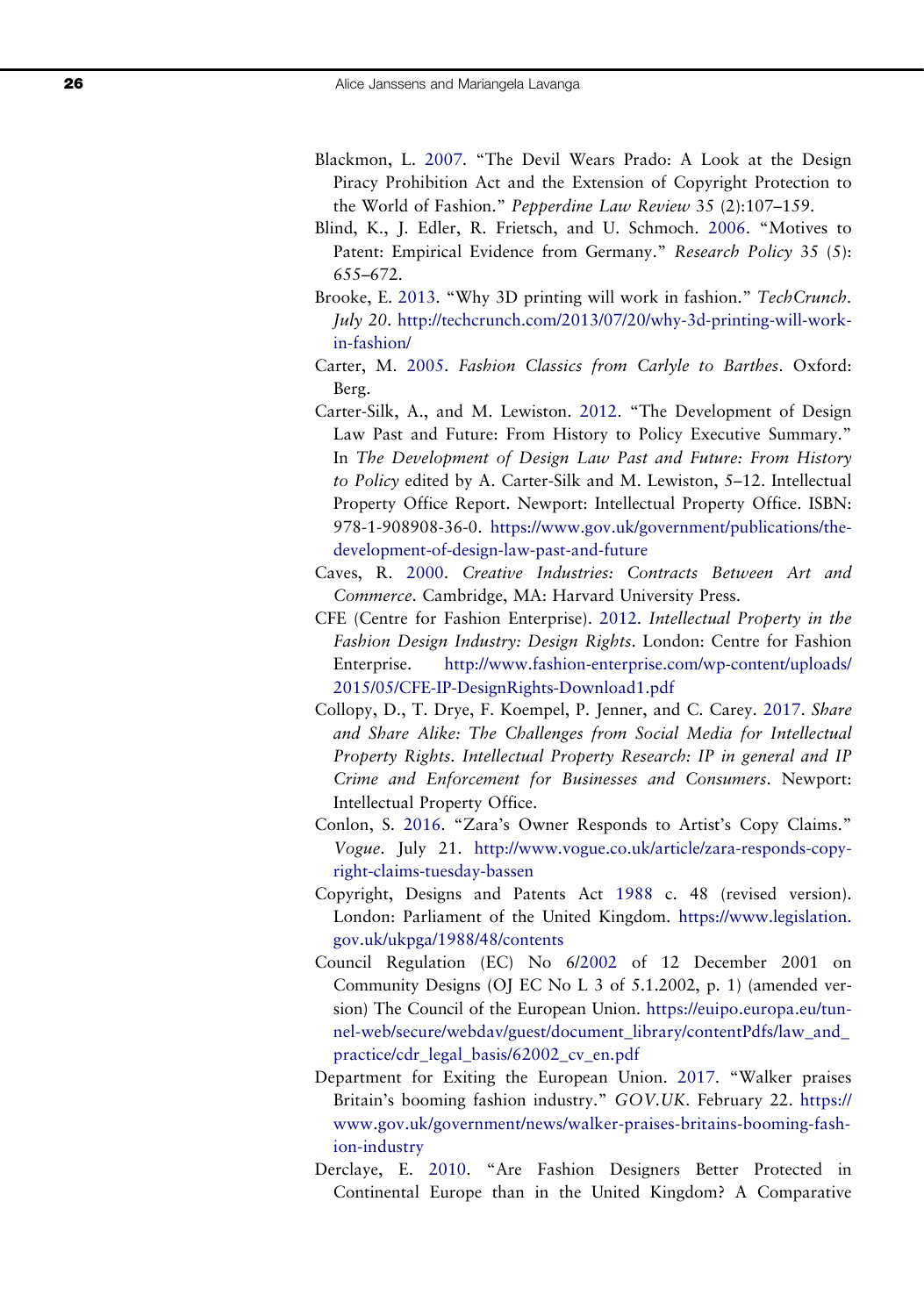<span id="page-27-0"></span>Analysis of the Recent Case Law in France, Italy and the United Kingdom." The Journal of World Intellectual Property 13 (3): 315–365.

- Derclaye, E. [2018a](#page-8-0). "CUDR and CRDR post-Brexit from a UK and EU perspective — Will all unregistered rights become history?" Journal of Intellectual Property Law and Practice 13 (4): 325–331.
- Derclaye, E. [2018b](#page-8-0). "Protection of Designs on the Basis of Use." In Research Handbook on Design Law, edited by H. Hartwig, Cheltenham: Edward Elgar. [http://eprints.nottingham.ac.uk/38825/1/11\\_](http://eprints.nottingham.ac.uk/38825/1/11_Protection%20of%20Designs%20on%20the%20Basis%20of%20Use_FINAL%20ssrn.pdf) [Protection%20of%20Designs%20on%20the%20Basis%20of%20Use\\_](http://eprints.nottingham.ac.uk/38825/1/11_Protection%20of%20Designs%20on%20the%20Basis%20of%20Use_FINAL%20ssrn.pdf) [FINAL%20ssrn.pdf](http://eprints.nottingham.ac.uk/38825/1/11_Protection%20of%20Designs%20on%20the%20Basis%20of%20Use_FINAL%20ssrn.pdf)
- Design Council. 2015. The Design Economy: The value of design to the UK. London: Design Council.
- Doeringer, P., and S. Crean. [2006](#page-6-0). "Can Fast Fashion Save the US Apparel Industry?" Socio-Economic Review 4 (3): 353–377.
- EUIPO (European Union Intellectual Property Office). [2018a.](#page-7-0) "Understanding IP." [https://euipo.europa.eu/ohimportal/en/web/obser](https://euipo.europa.eu/ohimportal/en/web/observatory/understanding-ip)[vatory/understanding-ip](https://euipo.europa.eu/ohimportal/en/web/observatory/understanding-ip)
- EUIPO (European Intellectual Property Office). [2018b](#page-14-0). "Fees directly payable to EUIPO." [https://euipo.europa.eu/ohimportal/en/rcd-fees](https://euipo.europa.eu/ohimportal/en/rcd-fees-directly-payable-to-euipo)[directly-payable-to-euipo](https://euipo.europa.eu/ohimportal/en/rcd-fees-directly-payable-to-euipo)
- European Commission. [2003](#page-4-0). "Commission Recommendation of 6 May 2003 concerning the definition of micro, small and medium-sized enterprises C(2003) 1422)" In Official Journal of the European Union, 36–41. Brussels: European Commission. [http://data.europa.](http://data.europa.eu/eli/reco/2003/361/oj) [eu/eli/reco/2003/361/oj](http://data.europa.eu/eli/reco/2003/361/oj)
- Fashion Theory, n.d. "Aims and Scope." Fashion Theory. Taylor & Francis. [https://www.tandfonline.com/action/journalInformation?](https://www.tandfonline.com/action/journalInformation?show=aimsScope&journalCode=rfft20) show=[aimsScope&journalCode](https://www.tandfonline.com/action/journalInformation?show=aimsScope&journalCode=rfft20)=rfft20
- Fischer, F. [2008](#page-6-0). "Design Law in the European Fashion Sector." Geneva: WIPO Magazine. [http://www.wipo.int/wipo\\_magazine/en/](http://www.wipo.int/wipo_magazine/en/2008/01/article_0006.html) [2008/01/article\\_0006.html](http://www.wipo.int/wipo_magazine/en/2008/01/article_0006.html)
- Feitelberg, R. [2017](#page-7-0). "Bonnie Cashin Archivist Takes Issue with Designer Copies." WWD. September 21. [http://wwd.com/fashion-news/fashion](http://wwd.com/fashion-news/fashion-scoops/bonnie-cashin-archivist-calvin-klein-spring-2018-poncho-10995407/)[scoops/bonnie-cashin-archivist-calvin-klein-spring-2018-poncho-10995407/](http://wwd.com/fashion-news/fashion-scoops/bonnie-cashin-archivist-calvin-klein-spring-2018-poncho-10995407/)
- GOV.UK. 2016. "IP and Brexit: The facts." [https://www.gov.uk/govern](https://www.gov.uk/government/news/ip-and-brexit-the-facts)[ment/news/ip-and-brexit-the-facts](https://www.gov.uk/government/news/ip-and-brexit-the-facts)
- GOV.UK. [2018](#page-12-0). "Register a design." [https://www.gov.uk/register-a](https://www.gov.uk/register-a-design)[design](https://www.gov.uk/register-a-design)
- Gowers, A. [2006.](#page-9-0) Gowers Review of Intellectual Property. Norwich: Her Majesty's Stationary Office. [https://assets.publishing.service.gov.](https://assets.publishing.service.gov.uk/government/uploads/system/uploads/attachment_data/file/228849/0118404830.pdf) [uk/government/uploads/system/uploads/attachment\\_data/file/228849/](https://assets.publishing.service.gov.uk/government/uploads/system/uploads/attachment_data/file/228849/0118404830.pdf) [0118404830.pdf](https://assets.publishing.service.gov.uk/government/uploads/system/uploads/attachment_data/file/228849/0118404830.pdf)
- Hanel, P. [2005.](#page-8-0) "Current Intellectual Property Protection Practices on Manufacturing Firms in Canada." In Intellectual Property and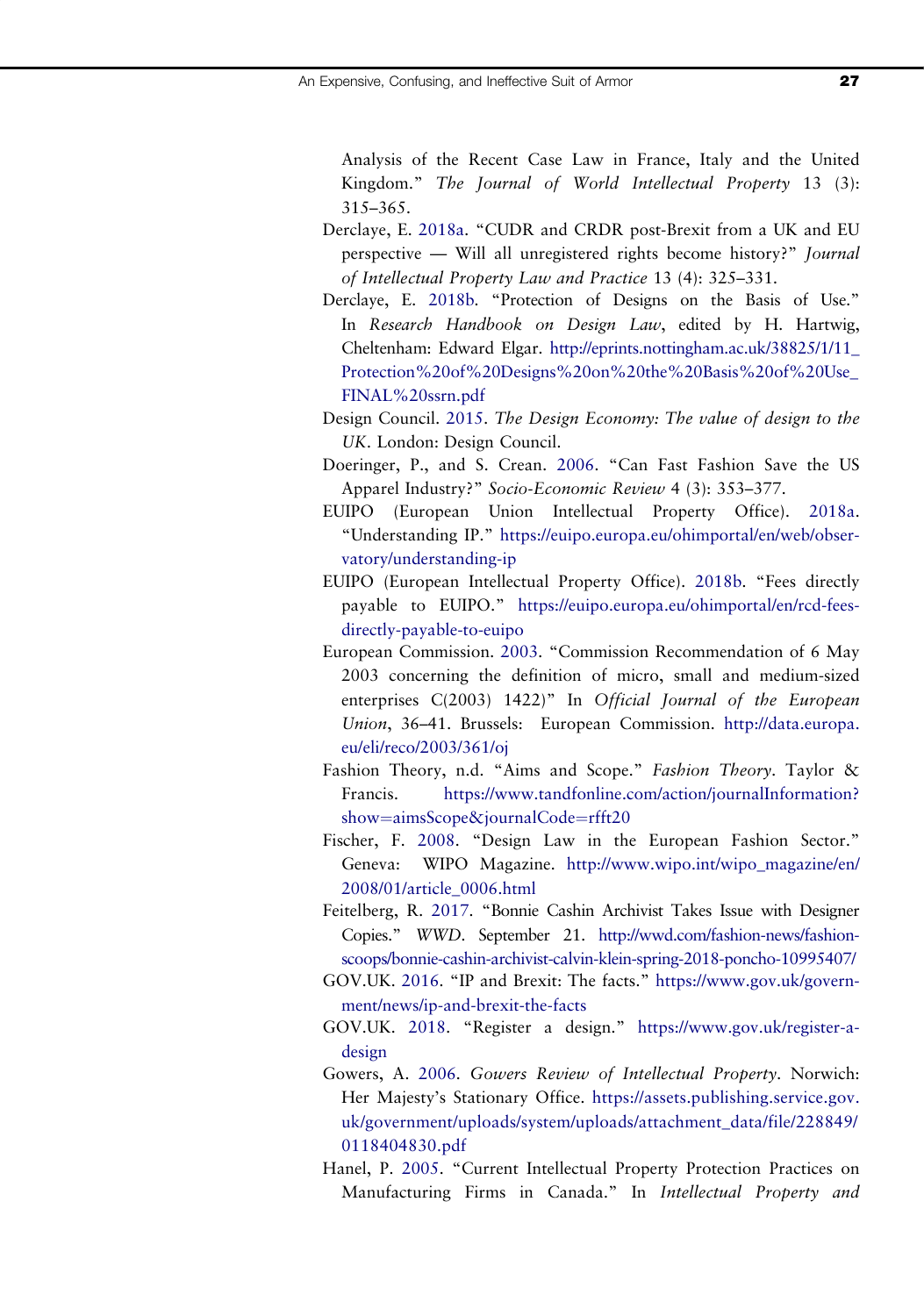<span id="page-28-0"></span>Innovation in the Knowledge-Based Economy, edited by J. Putnam, 1–61. Toronto: Industry Canada.

- Hargreaves, I. [2011.](#page-8-0) Digital Opportunity: A Review of Intellectual Property and Growth. Newport: Intellectual Property Office. [https://](https://www.gov.uk/government/uploads/system/uploads/attachment_data/file/32563/ipreview-finalreport.pdf) [www.gov.uk/government/uploads/system/uploads/attachment\\_data/](https://www.gov.uk/government/uploads/system/uploads/attachment_data/file/32563/ipreview-finalreport.pdf) [file/32563/ipreview-finalreport.pdf](https://www.gov.uk/government/uploads/system/uploads/attachment_data/file/32563/ipreview-finalreport.pdf)
- Hemphill, C., and J. Suk. [2009](#page-5-0). "The Law, Culture, and Economics of Fashion." Stanford Law Review 61: 101–151.
- Howe, M. [2010](#page-8-0). Russel-Clarke and Howe on Industrial Designs. London: Sweet & Maxwell.
- Intellectual Property Act [2014](#page-10-0) c. 18 (revised version). Parliament of the United Kingdom. [http://www.legislation.gov.uk/ukpga/2014/18/](http://www.legislation.gov.uk/ukpga/2014/18/contents) [contents](http://www.legislation.gov.uk/ukpga/2014/18/contents)
- IP Crime Group. [2017](#page-7-0). Crime and Enforcement Report 2016/17. Newport: IP Crime Group. [https://assets.publishing.service.gov.uk/](https://assets.publishing.service.gov.uk/government/uploads/system/uploads/attachment_data/file/642324/IP_Crime_Report_2016_-_2017.pdf) [government/uploads/system/uploads/attachment\\_data/file/642324/IP\\_](https://assets.publishing.service.gov.uk/government/uploads/system/uploads/attachment_data/file/642324/IP_Crime_Report_2016_-_2017.pdf) Crime\_Report\_2016 - 2017.pdf
- IP Federation [2015.](#page-9-0) Consultation on IPO's new Design Opinions Service. Policy Paper PP07/15. London: IP Federation. [https://www.](https://www.ipfederation.com/download/consultation-on-ipos-new-design-opinions-service-2/?wpdmdl =11502) [ipfederation.com/download/consultation-on-ipos-new-design-opinions](https://www.ipfederation.com/download/consultation-on-ipos-new-design-opinions-service-2/?wpdmdl =11502)[service-2/?wpdmdl](https://www.ipfederation.com/download/consultation-on-ipos-new-design-opinions-service-2/?wpdmdl =11502)  $=11502$
- IPO (Intellectual Property Office) [2014](#page-9-0). Business guidance on changes to the law on designs. Newport: Intellectual Property Office. [https://](https://assets.publishing.service.gov.uk/government/uploads/system/uploads/attachment_data/file/323145/changes-to-designs-law.pdf) [assets.publishing.service.gov.uk/government/uploads/system/uploads/](https://assets.publishing.service.gov.uk/government/uploads/system/uploads/attachment_data/file/323145/changes-to-designs-law.pdf) [attachment\\_data/file/323145/changes-to-designs-law.pdf](https://assets.publishing.service.gov.uk/government/uploads/system/uploads/attachment_data/file/323145/changes-to-designs-law.pdf)
- IPO (Intellectual Property Office) [2015](#page-4-0). Registered Designs Act 1949: An Unofficial Consolidated Version of the Registered Designs Act Produced by the Trade Marks and Designs Directorate. Order 2006. SI 2006/1229. Newport: Intellectual Property Office. [https://www.](https://www.gov.uk/government/uploads/system/uploads/attachment_data/file/407080/Registered_Designs_Act_1949.pdf) [gov.uk/government/uploads/system/uploads/attachment\\_data/file/](https://www.gov.uk/government/uploads/system/uploads/attachment_data/file/407080/Registered_Designs_Act_1949.pdf) [407080/Registered\\_Designs\\_Act\\_1949.pdf](https://www.gov.uk/government/uploads/system/uploads/attachment_data/file/407080/Registered_Designs_Act_1949.pdf)
- Landes, W., and R. Posner. [2003](#page-6-0). The Economic Structure of Intellectual Property Law. Cambridge, MA: Belknap Press.
- Liebowitz, S. [2003](#page-6-0). "Back to the Future: Can Copyright Owners Appropriate Revenues in the Face of New Copying Technologies." In The Economics of Copyright: Developments in Research and Analysis, edited by W. Gordon and R. Watts, 1–25. Cheltenham: Edward Elgar.
- López, A. [2009](#page-7-0). "Innovation and Appropriability: Empirical Evidence and Research Agenda." In The Economics of Intellectual Property: Suggestions for Further Research in Developing Countries and Countries with Economies in Transition, edited by World Intellectual Property Organisation, 1–40. Geneva: World Intellectual Property Organization.
- McRobbie, A., D. Strutt, C. Bandinelli and B. Springer. [2016.](#page-7-0) Fashion Micro-enterprises in London, Berlin, Milan. London: CREATe.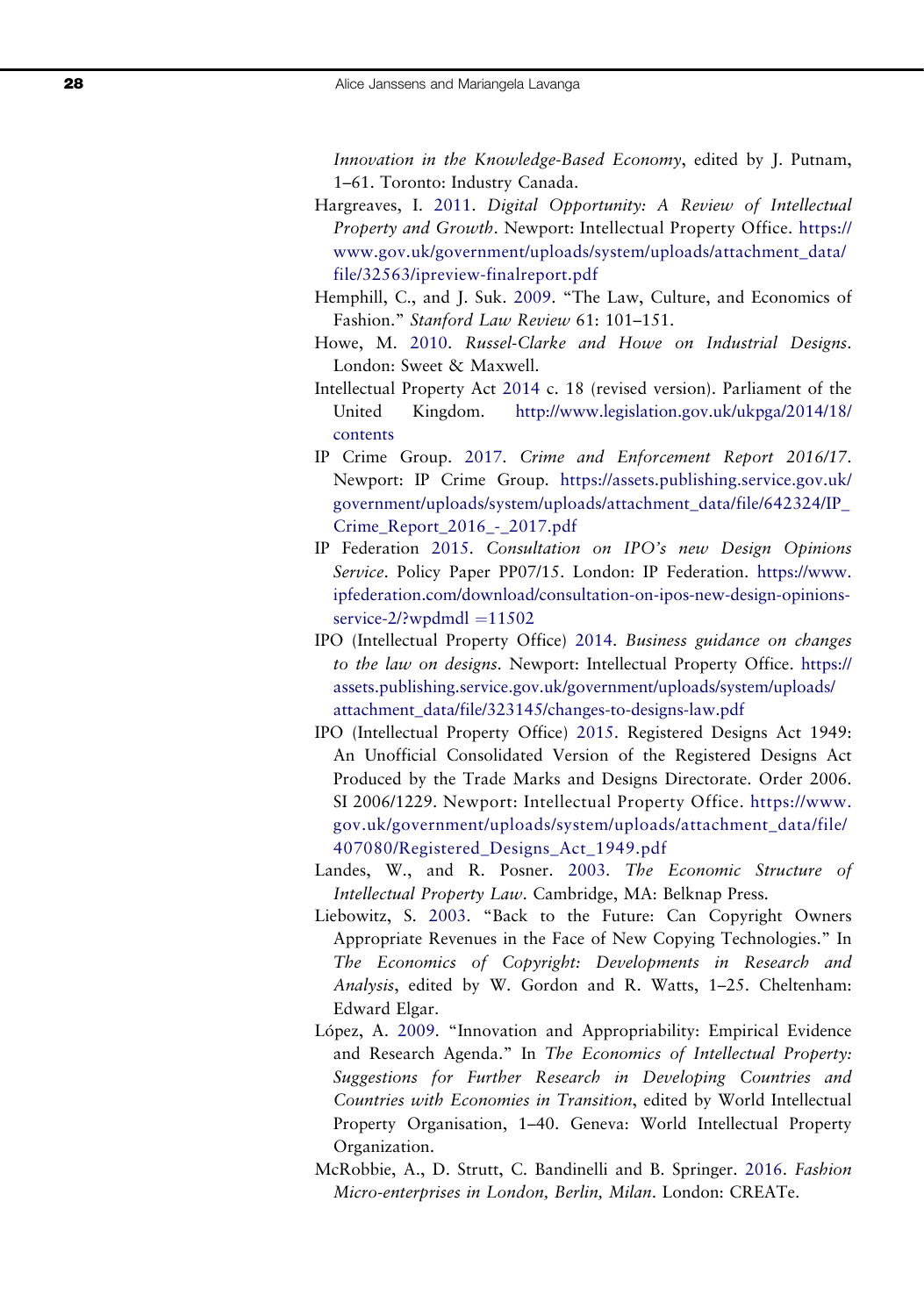- <span id="page-29-0"></span>Pouillard, V. [2011.](#page-7-0) "Design Piracy in the Fashion Industries of Paris and New York in the Interwar Years." Business History Review 85 (2): 319–344.
- Pouillard, V., and T. Kuldova. [2017](#page-2-0). "Interrogating Intellectual Property Rights in Post-war Fashion and Design." Journal of Design History 30 (4): 343–355.
- Puglise, N. [2016.](#page-7-0) "Fashion Brand Zara Accused of Copying LA Artist's Designs." The Guardian. July 21. [https://www.theguardian.com/fash](https://www.theguardian.com/fashion/2016/jul/21/zara-accused-copying-artist-designs-fashion)[ion/2016/jul/21/zara-accused-copying-artist-designs-fashion](https://www.theguardian.com/fashion/2016/jul/21/zara-accused-copying-artist-designs-fashion)
- Raustiala, K., and C. Sprigman. [2006](#page-3-0). "The Piracy Paradox: Innovation and Intellectual Property in Fashion Design." Virginia Law Review 92 (8): 1687–1777.
- Raustiala, K., and C. Sprigman. [2009](#page-19-0). "The Piracy Paradox Revisited." Stanford Law Review 61 (5): 1201–1226.
- Raustiala, K. and C. Sprigman. [2012](#page-19-0). The Knockoff Economy: How Imitation Sparks Innovation. Oxford: Oxford University Press.
- Registered Designs Act [1949](#page-11-0) c. 88 (Regnal. 12, 13 and 14 Geo. 6) (consolidated version) Parliament of the United Kingdom. [https://www.](https://www.legislation.gov.uk/ukpga/Geo6/12-13-14/88/contents) [legislation.gov.uk/ukpga/Geo6/12-13-14/88/contents](https://www.legislation.gov.uk/ukpga/Geo6/12-13-14/88/contents)
- Rocamora, A. [2017](#page-6-0). "Mediatization and Digital Media in the Field of Fashion." Fashion Theory 21 (5): 505–522.
- Ruff, E. [2017](#page-9-0). "If the Shoe Fits: The Effects of a Uniform Copyright Design Text on Local Fashion Designers." The John Marshall Review of Intellectual Property Law 262: 263–277.
- Scafidi, S. [2006](#page-6-0). "Intellectual Property and Fashion Design." Intellectual Property and Information Wealth 1: 115–131.
- Segre Reinach, S. [2005.](#page-6-0) "China and Italy: Fast Fashion Versus Prêt a Porter: Towards a New Culture of Fashion." Fashion Theory 9 (1): 43–56.
- Shannon, S. [2017.](#page-2-0) "Fighting the \$450 Billion Trade in Fake Fashion." Business of Fashion. March 2. [https://www.businessoffashion.com/](https://www.businessoffashion.com/articles/intelligence/fighting-the-450-billion-trade-in-fake-fashion) [articles/intelligence/fighting-the-450-billion-trade-in-fake-fashion](https://www.businessoffashion.com/articles/intelligence/fighting-the-450-billion-trade-in-fake-fashion)
- Silverman, I. [2014](#page-6-0). "Copyright and Fashion: A UK Perspective." WIPO Magazine. 3: 30–34. June. [http://www.wipo.int/wipo\\_magazine/en/](http://www.wipo.int/wipo_magazine/en/2014/03/article_0007.html) [2014/03/article\\_0007.html](http://www.wipo.int/wipo_magazine/en/2014/03/article_0007.html)
- Smiers, J. [2002](#page-6-0). "The Abolition of Copyrights: Better for Artists, Third World Countries and the Public Domain." In Copyright in the Cultural Industries, edited by Ruth Towse, 119–139. Cheltenham: Edward Elgar.
- Sproules, G., and L. Burns. [1994](#page-6-0). Changing Appearances: Understanding Dress in Contemporary Society. New York: Fairchild.
- Stansfield, T. [2015](#page-24-0). "Chanel Accused of Plagiarism, Apologizes." Dazed Digital. December 14. [http://www.dazeddigital.com/fashion/article/](http://www.dazeddigital.com/fashion/article/28792/1/chanel-accused-of-plagiarism-and-apologises) [28792/1/chanel-accused-of-plagiarism-and-apologises](http://www.dazeddigital.com/fashion/article/28792/1/chanel-accused-of-plagiarism-and-apologises)
- The Fashion Law. [2016](#page-15-0). "The Good, the Bad and the Ugly of Brexit for Intellectual Property Law in Fashion." The Fashion Law.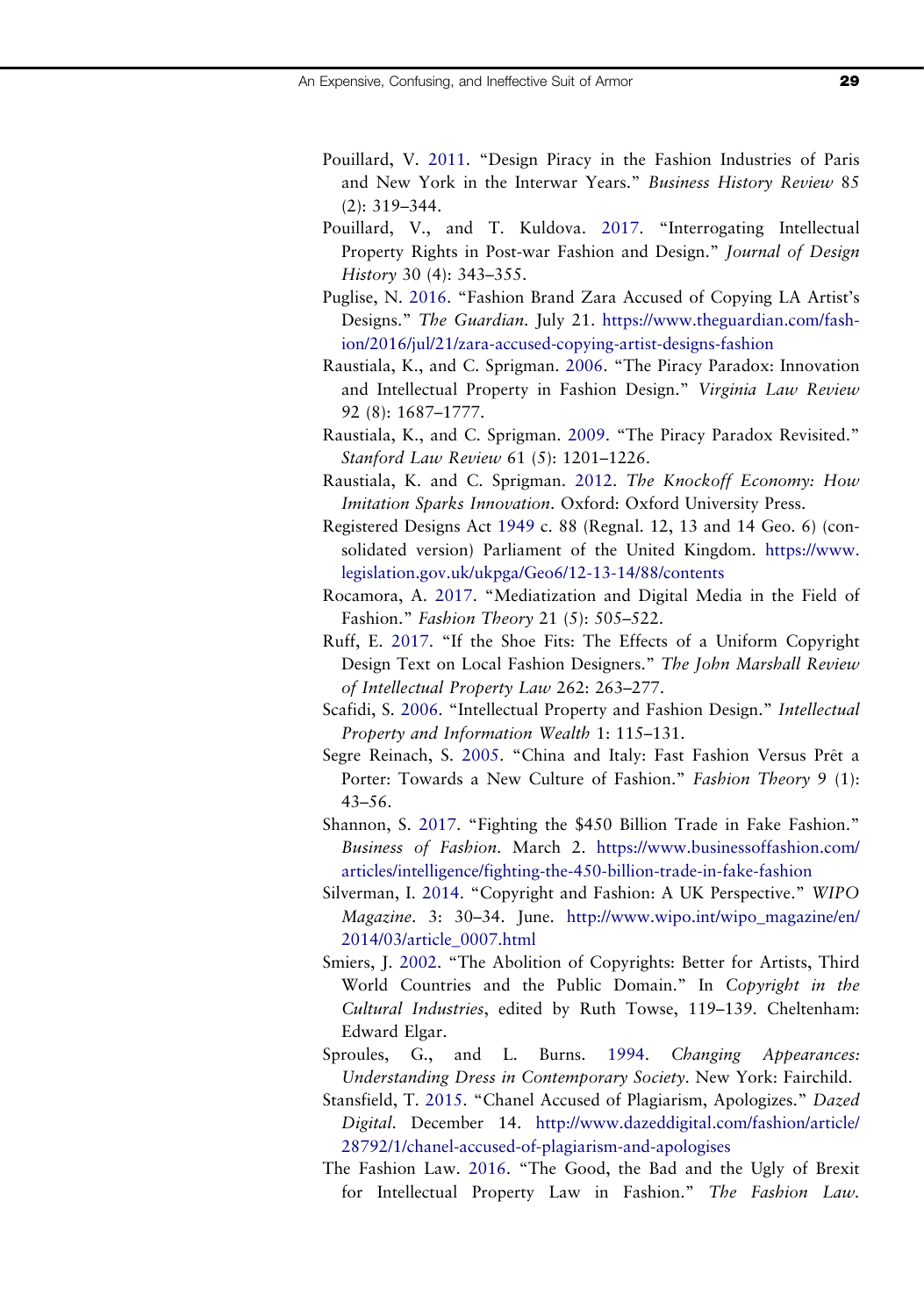<span id="page-30-0"></span>December 20. [http://www.thefashionlaw.com/home/the-good-the-bad](http://www.thefashionlaw.com/home/the-good-the-bad-and-the-ugly-of-brexit-for-intellectual-property-law-in-fashion)[and-the-ugly-of-brexit-for-intellectual-property-law-in-fashion](http://www.thefashionlaw.com/home/the-good-the-bad-and-the-ugly-of-brexit-for-intellectual-property-law-in-fashion)

- The Fashion Law. [2017a.](#page-15-0) "How will Brexit Affect Your Intellectual Property Rights?" The Fashion Law. March 29. [http://www.thefa](http://www.thefashionlaw.com/home/how-would-brexit-affect-your-intellectual-property-rights)[shionlaw.com/home/how-would-brexit-affect-your-intellectual-property](http://www.thefashionlaw.com/home/how-would-brexit-affect-your-intellectual-property-rights)[rights](http://www.thefashionlaw.com/home/how-would-brexit-affect-your-intellectual-property-rights)
- The Fashion Law. [2017b.](#page-7-0) "Meet Tony Liu and Lindsey Schuyler: The Duo Behind Diet Prada" The Fashion Law. October 19. [http://](http://www.thefashionlaw.com/home/meet-tony-liu-and-lindsey-schuyler-the-duo-behind-diet-prada) [www.thefashionlaw.com/home/meet-tony-liu-and-lindsey-schuyler-the](http://www.thefashionlaw.com/home/meet-tony-liu-and-lindsey-schuyler-the-duo-behind-diet-prada)[duo-behind-diet-prada](http://www.thefashionlaw.com/home/meet-tony-liu-and-lindsey-schuyler-the-duo-behind-diet-prada)
- UK Copyright Services. [2004](#page-20-0). "Fact sheet P-15: Designs and Design Rights." [https://www.copyrightservice.co.uk/protect/p15\\_design\\_rights](https://www.copyrightservice.co.uk/protect/p15_design_rights)
- Valtas, A. and D. Sun. [2016](#page-6-0). "3D Printing for Garments Production: An Exploratory Study." Journal of Fashion Technology & Textile Engineering 4(3) [doi:10.4172/2329-9568.1000139](http://doi:10.4172/2329-9568.1000139)
- Vanderploeg, A., S. E. Lee, and M. Mamp. [2017.](#page-6-0) "The Application of 3D Printing Technology in the Fashion Industry." International Journal of Fashion Design, Technology, and Education 10 (2): 170–179.
- Varian, H. [2005.](#page-6-0) "Copying and Copyright." Journal of Economic Perspectives 19 (2): 121–138.
- Ward, M., and C. Rhodes. [2014.](#page-4-0) Small businesses and the UK economy. Research Brief SN/EP/6078. Parliament of the United Kingdom. researchbriefings.files.parliament.uk/documents/SN06078/ SN06078.pdf
- WIPO (World Intellectual Property Organization). [2005.](#page-21-0) A Stitch in Time: Smart Use of Intellectual Property by Textile Companies. Geneva: WIPO.
- Zerbo, J. [2016a](#page-7-0). "VETEMENTS and Tom Ford join Burberry to reject show system." Dazed Digital. February 6. [http://www.dazeddigital.](http://www.dazeddigital.com/fashion/article/29687/1/vetements-and-tom-ford-join-burberry-to-reject-show-system) [com/fashion/article/29687/1/vetements-and-tom-ford-join-burberry-to](http://www.dazeddigital.com/fashion/article/29687/1/vetements-and-tom-ford-join-burberry-to-reject-show-system)[reject-show-system](http://www.dazeddigital.com/fashion/article/29687/1/vetements-and-tom-ford-join-burberry-to-reject-show-system)
- Zerbo. J. [2016b.](#page-17-0) "How Come the High Street Can Blatantly Steal Designs?" Dazed Digital. July 21. http://www.dazeddigital.com/fashion/article/32143/1/how-come-the-high-street-can-blatantly-stealdesigns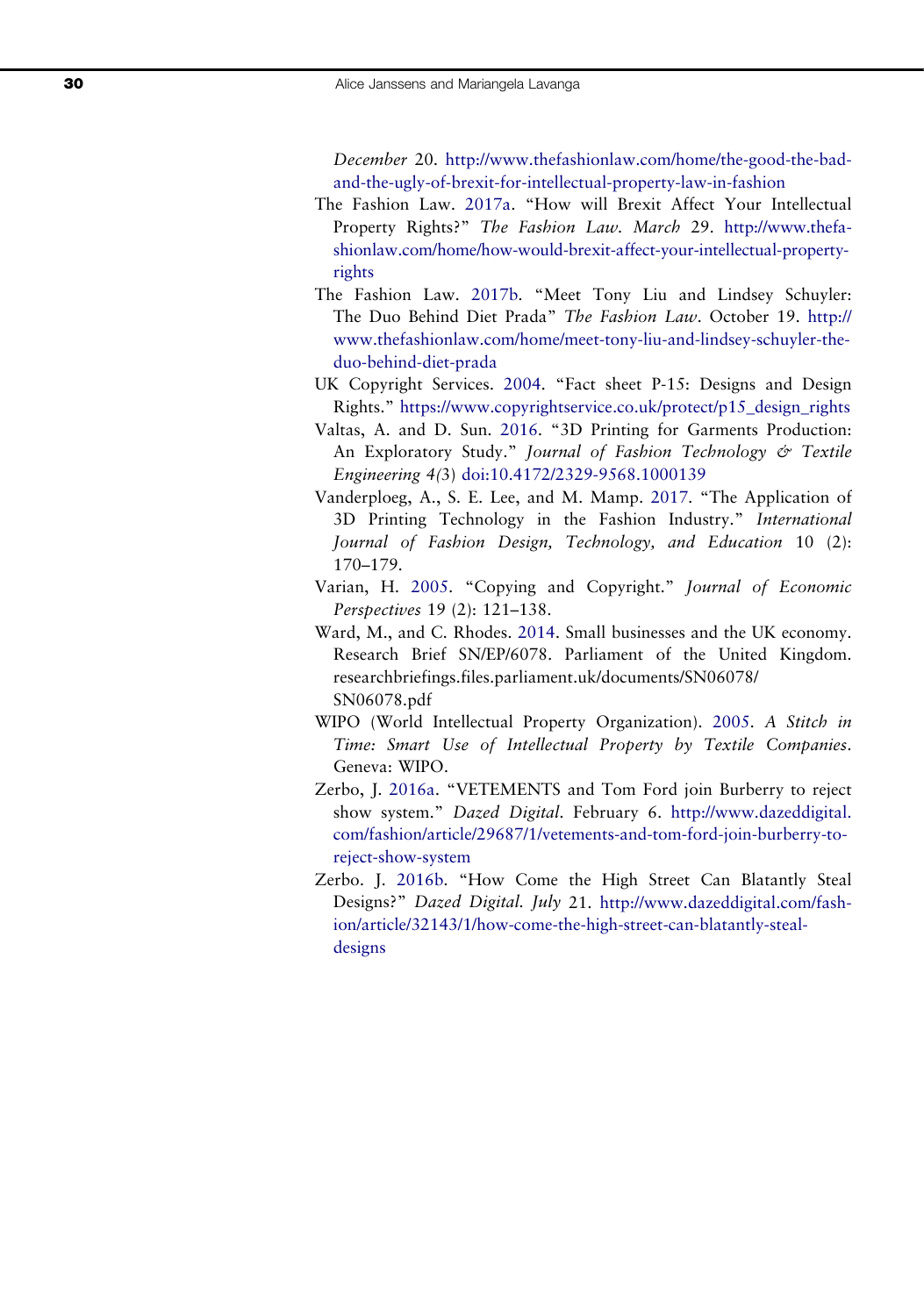# <span id="page-31-0"></span>Appendix

Table A1: Main characteristics of unregistered and registered design rights in UK and EU (source: own elaboration from Copyright, Designs and Patents Act [1988](#page-26-0) c. 48, revised version; Council Regulation EC No 6/2002, amended version; Derclaye [2018a;](#page-27-0) EUIPO website; Intellectual Property Act [2014](#page-28-0) c. 18, revised version; GOV.UK website; Registered Designs Act [1949](#page-29-0) c. 88, consolidated version)

|                               | UK UDR                                                                                                                                                                                                  | <b>UK RDR</b>                                                                                                                                         | <b>CUDR</b>                                                                                                                                                                                                              | <b>CRDR</b>                                                                                                                                    |
|-------------------------------|---------------------------------------------------------------------------------------------------------------------------------------------------------------------------------------------------------|-------------------------------------------------------------------------------------------------------------------------------------------------------|--------------------------------------------------------------------------------------------------------------------------------------------------------------------------------------------------------------------------|------------------------------------------------------------------------------------------------------------------------------------------------|
| Design                        | Original (not com-<br>monplace in the<br>design field in ques-<br>tion in UK, EU and<br>other<br>selected countries)                                                                                    | Novel and individual<br>character (different<br>overall impression)                                                                                   | Novel and individual<br>character (different<br>overall impression)                                                                                                                                                      | Novel and individual<br>character (different<br>overall impression)                                                                            |
| Protection                    | Shape or configur-<br>ation of the whole<br>or part of the article                                                                                                                                      | Appearance of the<br>whole or part of the<br>product, e.g., lines,<br>colors,<br>ornamentation                                                        | Appearance of the<br>whole or part of the<br>product, e.g., lines,<br>colors,<br>ornamentation                                                                                                                           | Appearance of the<br>whole or part of the<br>product, e.g., lines,<br>colors,<br>ornamentation                                                 |
| Applicability<br>Infringement | UK<br>Substantially copy-<br>ing, reproducing,<br>importing, or dealing<br>with the article for<br>commercial purposes<br>in UK (bad faith)                                                             | UK<br>Making, selling,<br>exporting, importing<br>in UK any article<br>that use the design<br>for commercial pur-<br>poses (good faith;<br>bad faith) | EU<br>Copying to create a<br>similar overall<br>impression<br>(bad faith)                                                                                                                                                | EU<br>Making, selling,<br>exporting, importing<br>in EU any article<br>that use the design<br>for commercial use<br>(good faith;<br>bad faith) |
| Test                          | Person to whom<br>design is directed                                                                                                                                                                    | Informed user                                                                                                                                         | Informed user                                                                                                                                                                                                            | Informed user                                                                                                                                  |
| Duration                      | 15 years since design<br>is made or recorded<br>in a design document<br>/ 10 years since art-<br>icle made available<br>for sale or hire<br>(license of right pos-<br>sible during the last<br>5 years) | 25 year (5 years per<br>time renewal) Grace<br>period of 12 months<br>from disclosure                                                                 | 3 years since design<br>first made available<br>to public (disclosure<br>can happen every-<br>where but those<br>events, e.g., trade<br>fair, should be<br>within the radar of<br>the relevant circles<br>in EU)<br>zero | 25 year (5 years per<br>time renewal) Grace<br>period of 12 months<br>from disclosure<br>Deferred publication<br>for up to 30 months           |
| Price                         | zero                                                                                                                                                                                                    | 50-60 pounds per<br>design per 5 years                                                                                                                |                                                                                                                                                                                                                          | 350 euro per design<br>per 5 years                                                                                                             |